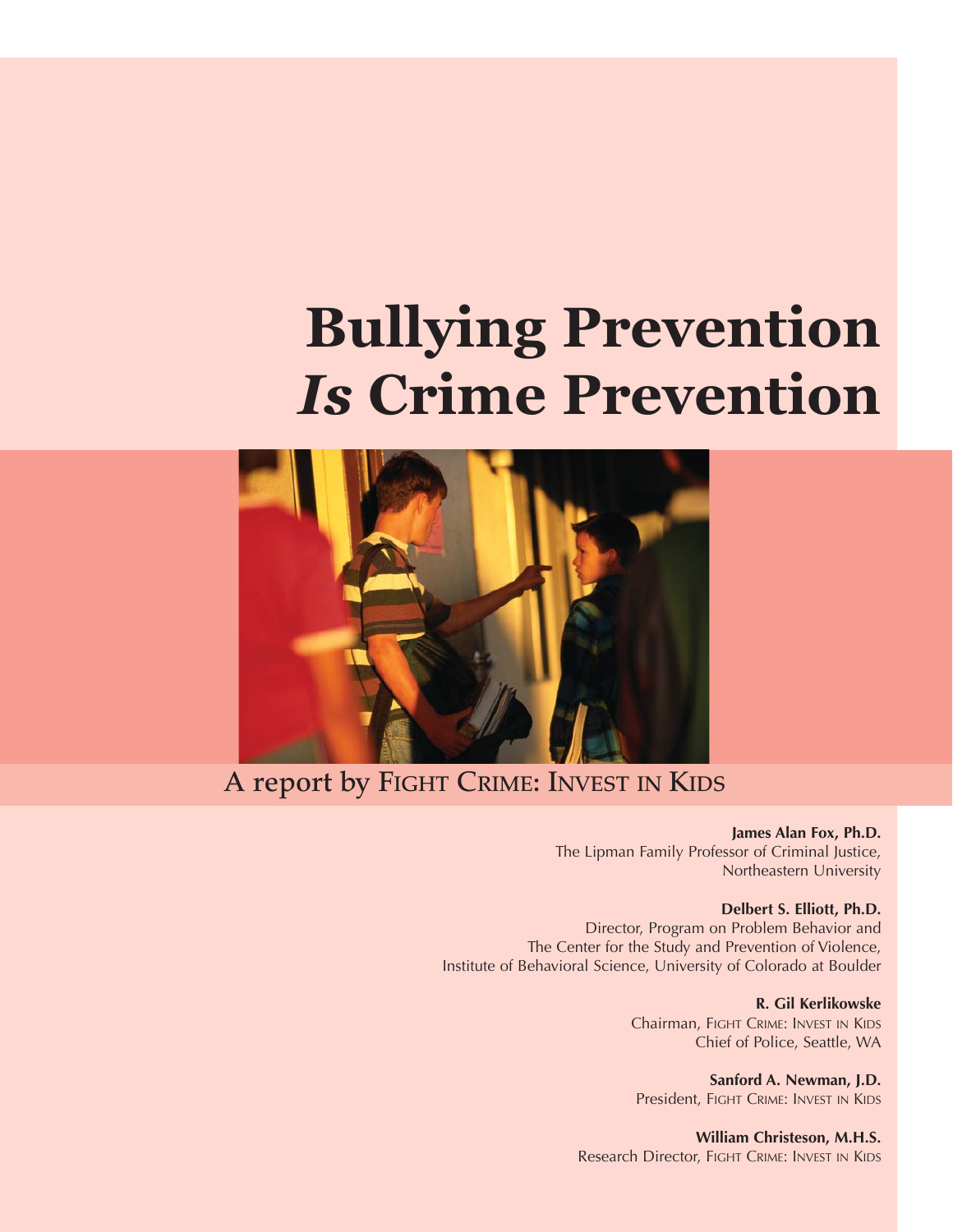### **ACKNOWLEDGEMENTS**

FIGHT CRIME: INVEST IN KIDS is a non-profit organization supported by tax-deductible contributions from foundations, individuals, and corporations. FIGHT CRIME: INVEST IN KIDS receives no funds from federal, state or local governments.

#### *Major funding is provided by:*

Afterschool Alliance • Chicago Community Trust • Robert Sterling Clark Foundation • Naomi and Nehemiah Cohen Foundation • Freddie Mac Foundation • Garfield Foundation • Grable Foundation • William T. Grant Foundation • Harris Foundation • Heinz Endowments • James Irvine Foundation • Robert Wood Johnson Foundation • Walter S. Johnson Foundation • Ewing Marion Kauffman Foundation • W.K. Kellogg Foundation • McCormick Tribune Foundation • J.P. Morgan Chase Foundation • Charles Stewart Mott Foundation • David and Lucile Packard Foundation • William Penn Foundation • Penney Family Fund • Pew Charitable Trusts • Rauch Foundation • Rockefeller Brothers Fund • Rockefeller Family Fund • The After-School Corporation • The California Endowment • The California Wellness Foundation

The following staff members of FIGHT CRIME: INVEST IN KIDS contributed to production of this report: David Kass, Phil Evans and Rita Shah.

Publication Design by Elizabeth Kuehl.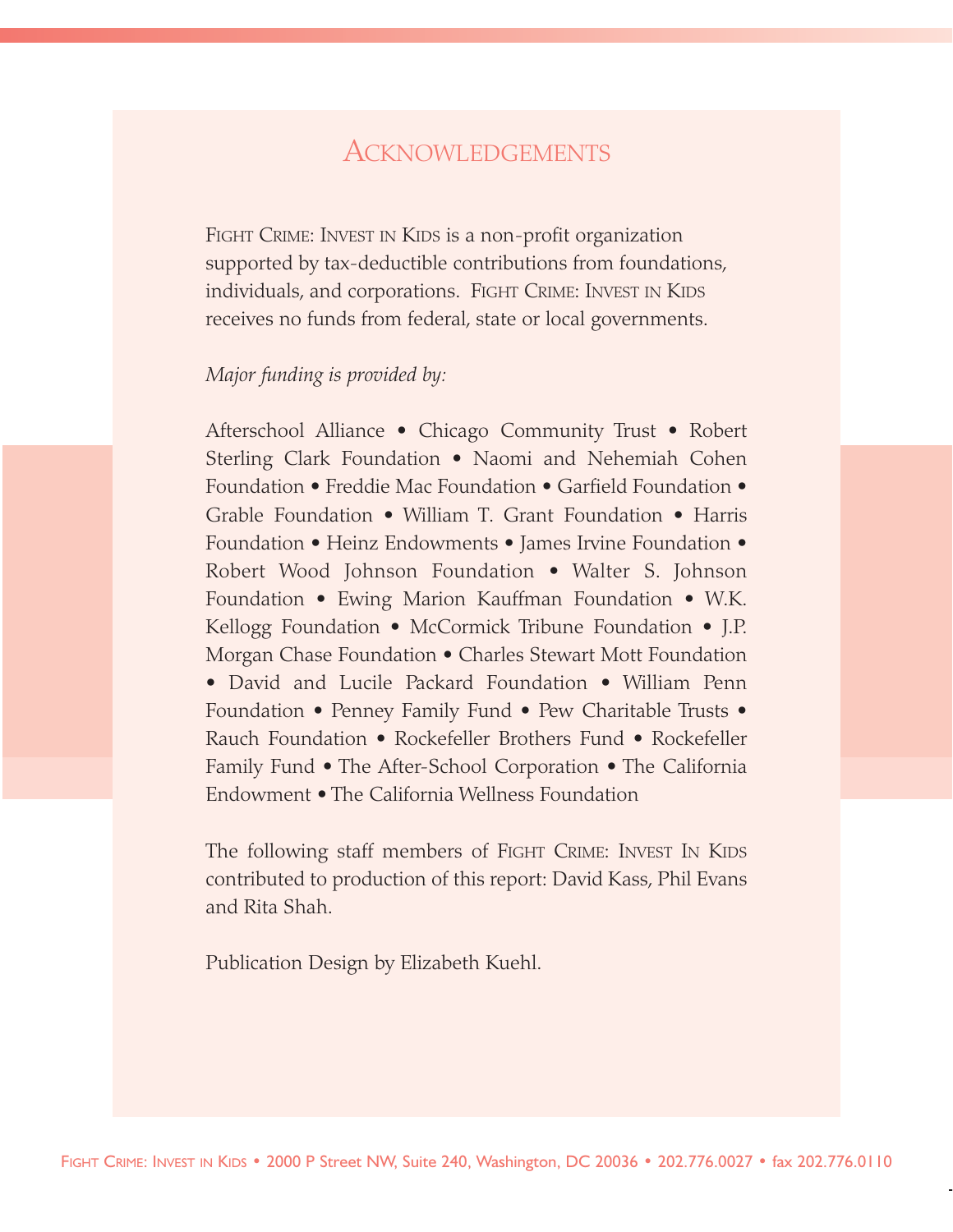### **TABLE OF CONTENTS**

| <b>Executive Summary</b>                                                                | $\overline{2}$ |
|-----------------------------------------------------------------------------------------|----------------|
| <b>Introduction</b><br>A Call for Action From<br>Law Enforcement                        | 4              |
| <b>Chapter One</b><br>What Is Bullying and<br>How Common Is It?                         | 5              |
| <b>Chapter Two</b><br><b>Bullying Begets Depression,</b><br>Suicide, Crime and Violence |                |
| <b>Chapter Three</b><br><b>Bullying Can Be Prevented</b>                                | 10             |
| <b>Chapter Four</b><br>Money Well Spent                                                 | 15             |
| <b>Conclusion</b><br><b>Failure to Act Now Guarantees</b><br>More Bullying and Violence | 17             |
| <b>Endnotes</b>                                                                         | 18             |

This report is available free of charge on the **FIGHT CRIME: INVEST IN KIDS web site**: www.fightcrime.org Copyright © All Rights Reserved 2003, FIGHT CRIME: INVEST IN KIDS, Washington, DC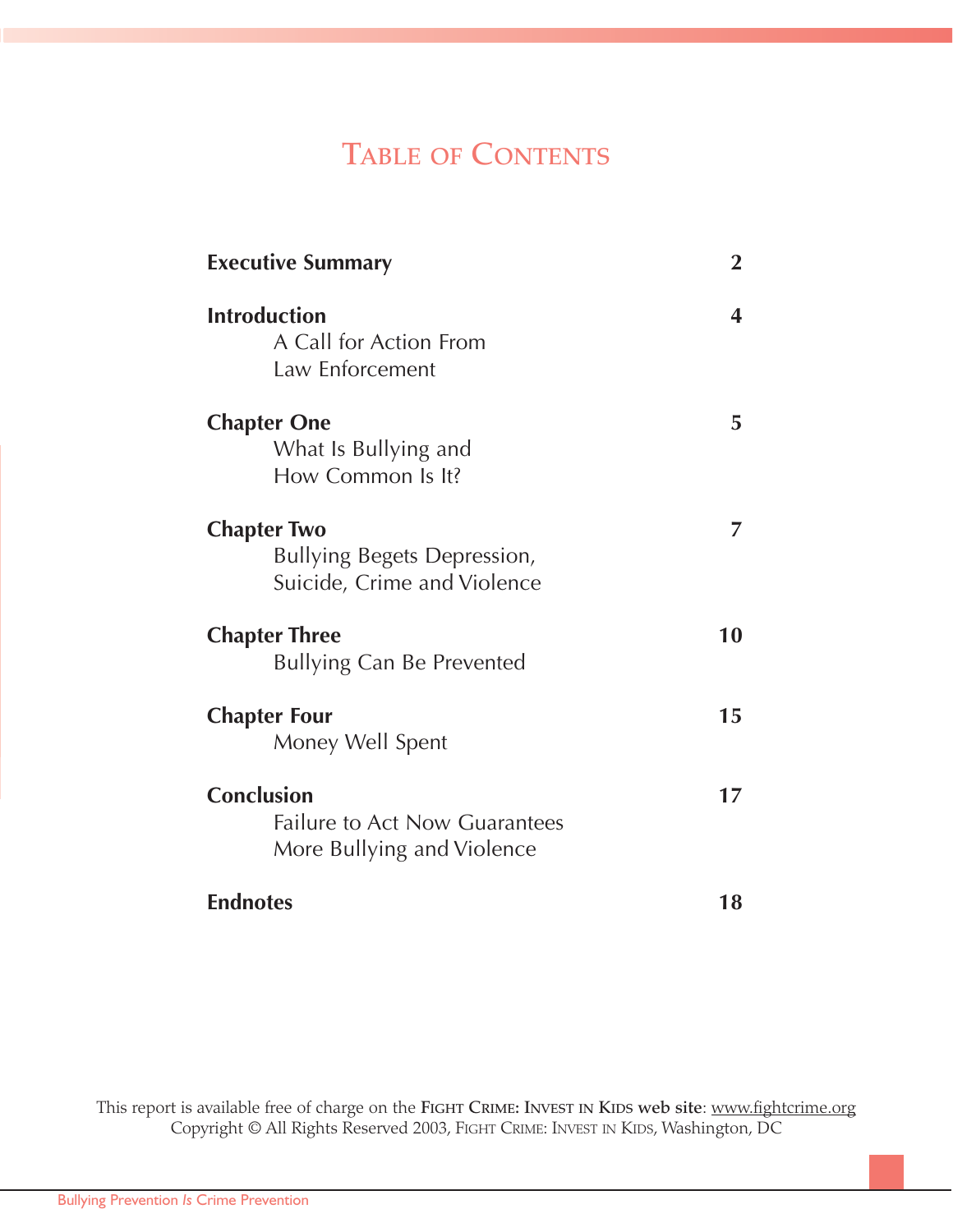#### **Executive Summary**

### **Bullying Prevention**  *Is* **Crime Prevention**

Of children in sixth through tenth grade, more than 3.2 million–nearly one in six–are victims of bullying each year, while 3.7 million bully other children.

Preventing kids from becoming bullies and intervening to get bullies back on track can not only protect children from the pain that bullying inflicts immediately, but can protect all of us from crime later on. Fortunately, programs have been developed that can cut bullying by as much as 50 percent. They just need to be implemented in America's schools.

How miserable does bullying make its victims? Compared to their peers, kids who are bullied are five times more likely to be depressed. Bullied boys are four times more likely to be suicidal; bullied girls are eight times more likely to be suicidal.

#### A Cause of Crime – and a Crime Prevention Opportunity

Nearly 60 percent of boys who researchers classified as bullies in grades six through nine were convicted of at least one crime by the age of 24. Even more dramatic, 40 percent of them had three or more convictions by age 24.

Bullying is an early warning that bullies may be headed toward more serious antisocial behavior. Moreover, victims of repeated bullying can explode in ways that threaten not just the bullies but many others as well. For example, a Secret Service study of school shootings found that "almost three-quarters of the attackers felt persecuted, bullied, threatened, attacked or injured by others prior to the incident."

#### Proven Programs Can Cut Bullying in Half— and Sharply Reduce Crime

Research clearly shows that half or more of all bullying can be prevented. The youngsters with the most serious behavior problems benefit most from effective programs. But bullying prevention efforts should be based on rigorous scientific research. Creating an untested program and calling it "bullying prevention"doesn't mean it will work. Thus far, three models that have been rigorously tested have been proven highly effective:

**The Olweus Bullying Prevention Program**—First developed in Norway after a number of bullying victims committed suicide, the program has now been implemented in several hundred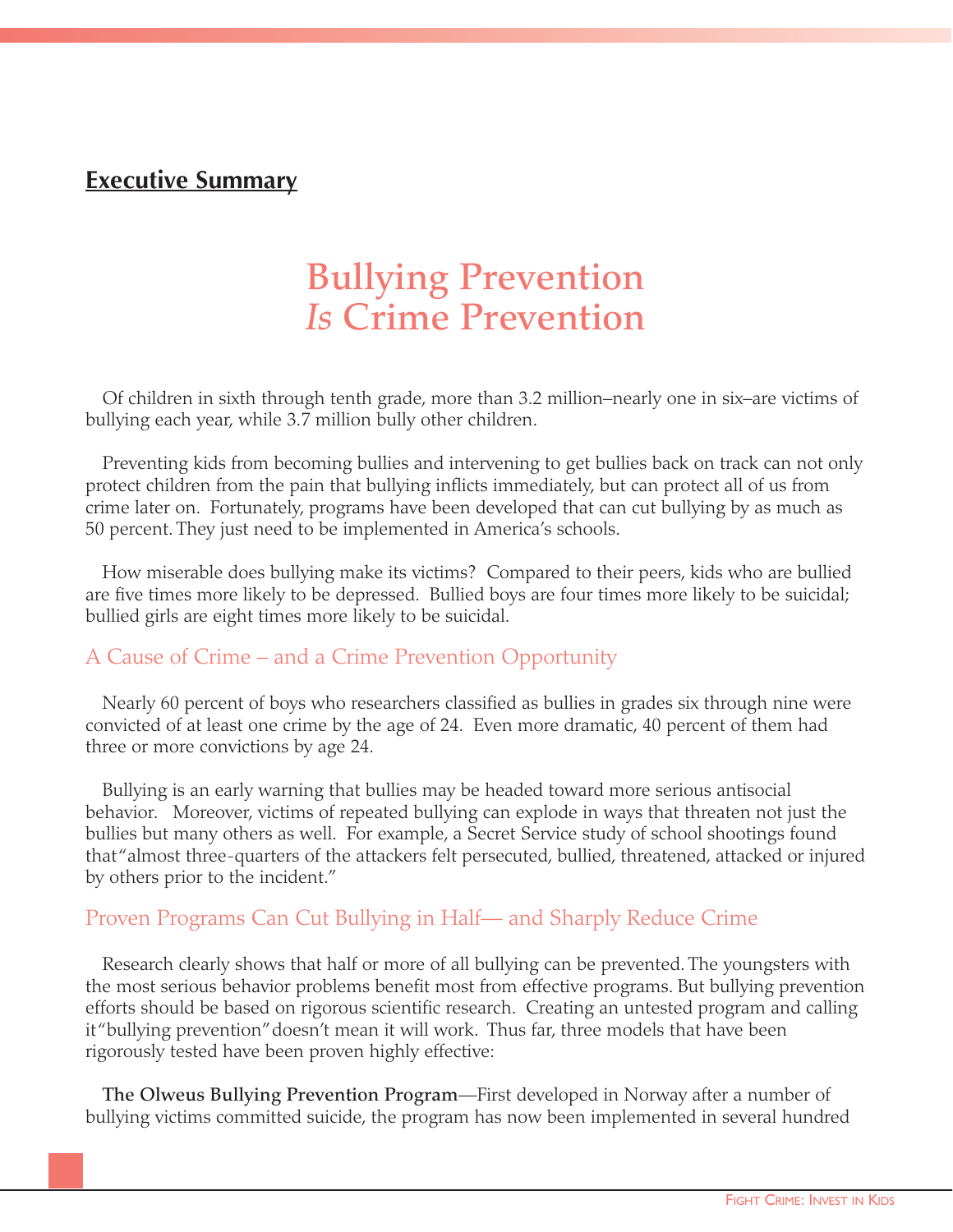schools in the United States and around the world. It produced a 50 percent reduction in bullying and other antisocial behavior in Norway and a 20 percent reduction in a South Carolina test.

**Linking the Interests of Families and Teachers (LIFT)**—LIFT shows long-term results are possible from a ten-week anti-aggression program. Compared to LIFT participants, fifth graders whose schools did not receive the program were by eighth grade 59 percent more likely to drink alcohol regularly, and two times more likely to have been arrested during middle school than those who received the program.

**The Incredible Years**—Originally designed for children ages two to eight with high levels of aggressive behavior, this program trains parents and children in problem-solving and other nonaggressive social skills. It has been able to stop the cycle of aggression for approximately twothirds of the families receiving help.

#### Money Well Spent

Bullying prevention programs are relatively inexpensive for the results they deliver. The upfront training and supply cost for delivering both the Olweus Bullying Prevention Program and LIFT programs throughout a school district are only a few thousand dollars. Part-time personnel costs for setting up and administering the program can often be covered by existing funding streams that pay for Safe and Drug Free Schools coordinators. Modest additional funds will typically be needed to implement LIFT and The Incredible Years.

These investments will more than pay for themselves by reducing special education costs and future crime. For example, special education classes for 12 years for one child with emotional problems can cost \$100,000 more than regular schooling. Professor Mark A. Cohen of Vanderbilt University estimated that each high-risk juvenile prevented from adopting a life of crime could save the country \$1.7 million.

Bullying is not just sad, it's dangerous. Too many bullies and their victims will go on to commit crimes, including murder. Others will kill themselves.

Every school should be doing what works to prevent bullying. When relatively little investment is necessary to cut bullying by as much as half, it's penny-wise and pound-foolish not to invest in these proven crime prevention programs.

**"...fifth graders whose schools did not receive the program were by eighth grade 59 percent more likely to drink alcohol regularly, and two times more likely to have been arrested during middle school than those who received the program. "**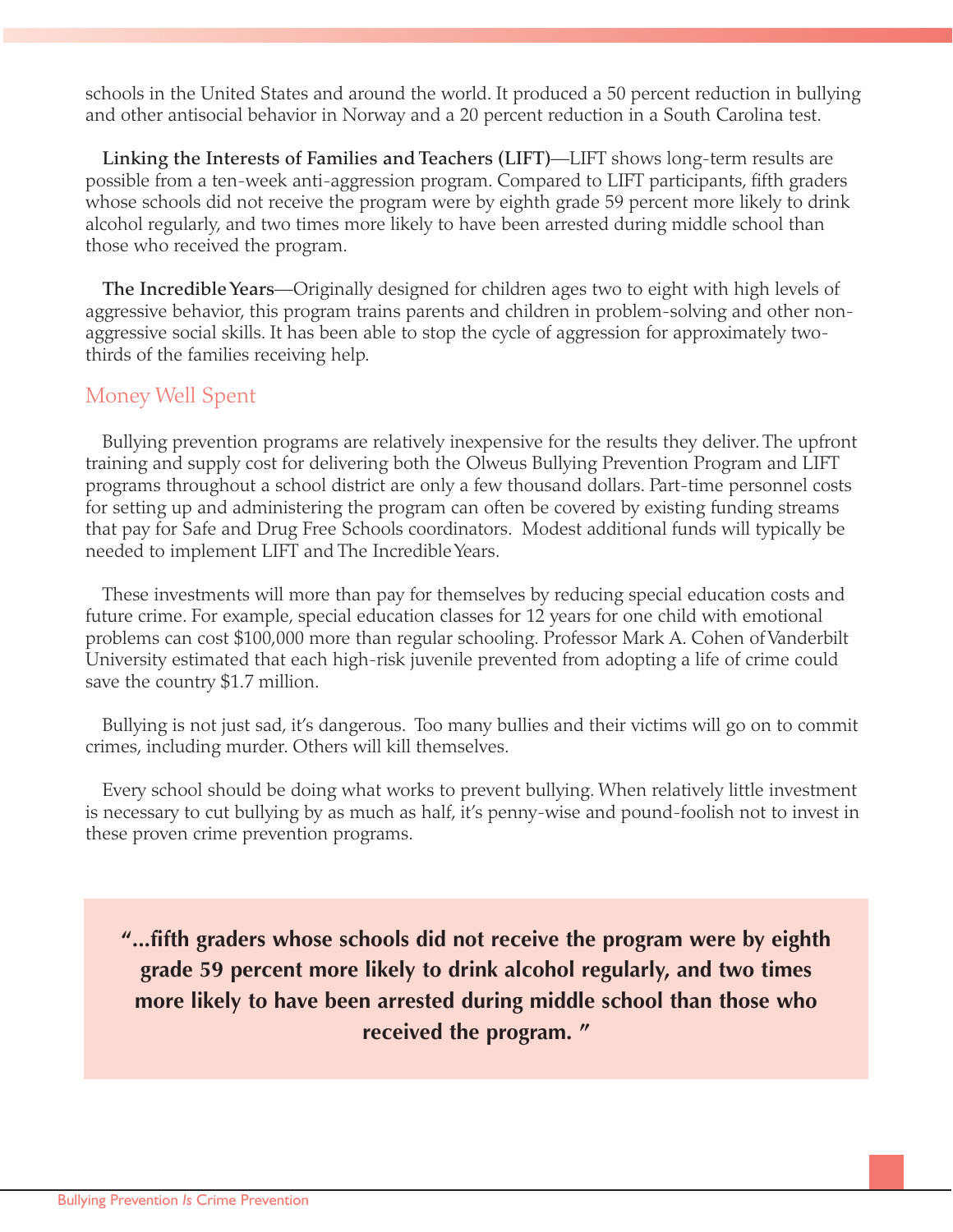#### **Introduction**

### **A Call for Action From Law Enforcement**

"It started out with people calling me names, and then it got worse. They threw things at me, they vandalized my house, and they sang nasty songs about me in school hallways and classrooms. It got so bad that I felt like I was in danger physically."

The young woman who spoke those words, Erika Harold, survived bullying and became Miss America 2003. But her experience in ninth grade left an indelible mark, and Erika has became a powerful spokesperson on the need for bullying prevention programs in schools across America.

Erika is a survivor, but that's not the case for all victims or bullies. The two suicidal teens who killed 12 schoolmates and a teacher at Columbine High School had been bullied. Among my fellow members of FIGHT CRIME: INVEST IN KIDS is Beth Nimmo, whose daughter Rachel Scott was killed at Columbine, as well as many other crime victims whose lives might have been saved by effective bullying prevention programs.

In the aftermath of Columbine and other school shootings, America can no longer view bullying as simply one of the rites of passage kids must endure. If any doubt remained, this report shows that bullying spawns loneliness, depression and suicidal tendencies among its victims and crime and violence by perpetrators. Still, little has been done to put in place proven prevention programs in America's schools.

This report identifies programs that have cut bullying by as much as half and cut future arrests in half. Those are not just wise investments in school safety, they are wise investments in the public's safety.

When violence occurs, law enforcement must respond appropriately. Yet, it's far wiser to invest in prevention efforts before anyone gets hurt. That's why FIGHT CRIME: INVEST IN KIDS'2,000 police chiefs, sheriffs, prosecutors and victims of violence call on local, state and national policy makers to invest in proven anti-bullying measures for every school in America.

Such investments will help potential bullies and their victims live better lives, and make all Americans safer from crime and violence.

> R. Gil Kerlikowske Chief of Police, Seattle Chairman, FIGHT CRIME: INVEST IN KIDS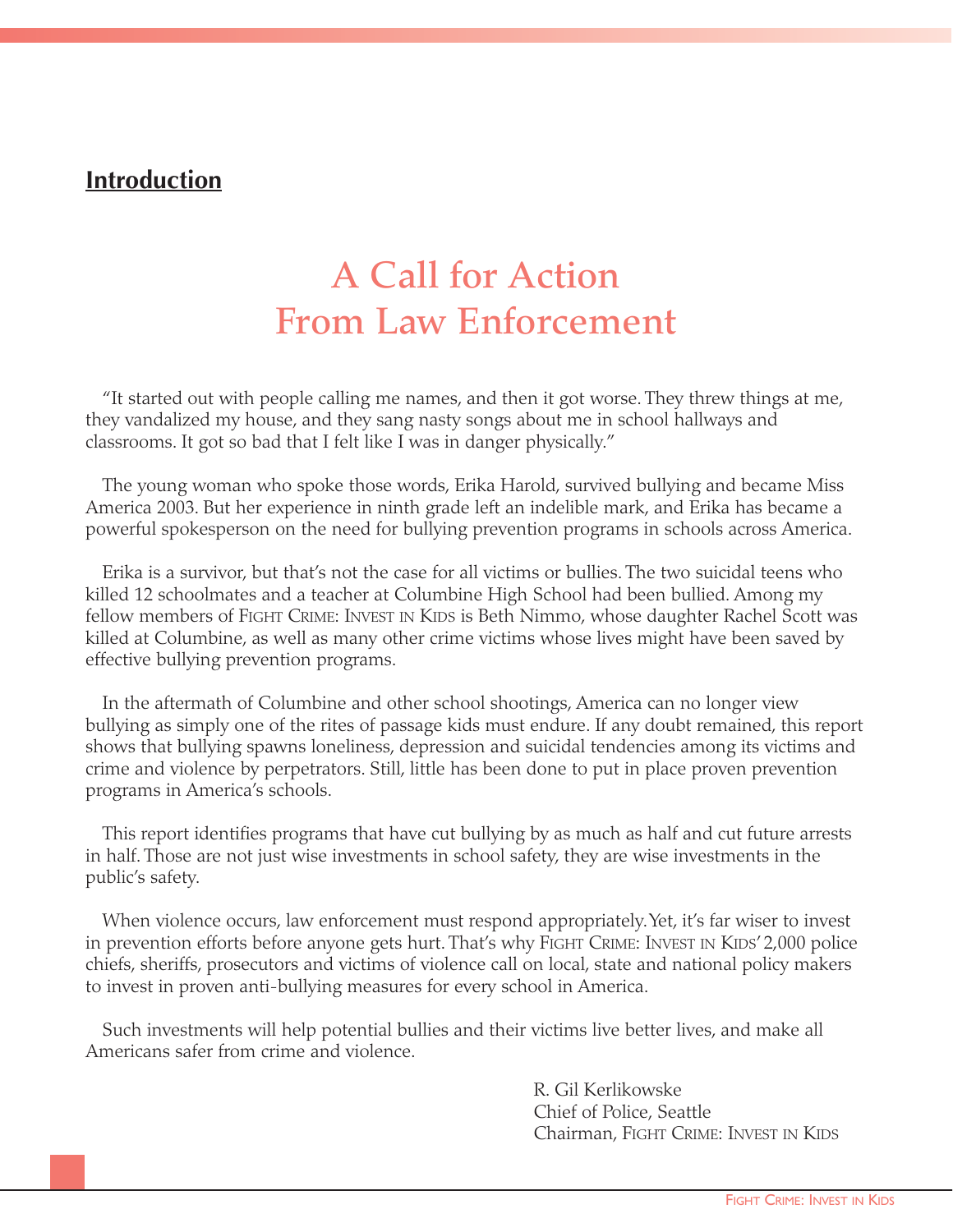#### **Chapter One**

## **What Is Bullying and How Common Is It?**

Bullying can have terrible consequences for both the victims and the bullies, and can greatly impact many others in schools and communities across America. That is especially unfortunate because research shows there are effective and relatively inexpensive ways to reduce bullying. Before discussing the consequences of bullying and what can be done to stop it, it is helpful to first determine what is bullying, what is not bullying, and how many young people in America are either victims or perpetrators of bullying.

#### What is Bullying?

Bullying is not a physical fight between two young people of roughly equal strength who are angry with each other and have not yet learned to settle their differences without violence. Bullying is also not the friendly back-and-forth teasing that sometimes takes place between friends.

According to an article in the *Journal of the American Medical Association* (JAMA), there is a growing consensus that bullying has three components:1

• Bullying is aggressive behavior or intentional "harm doing"by one person or a group.

• It is carried out repeatedly and over time<sup>2</sup>

• It is targeted towards someone less powerful.

Bullying behavior can be verbal, such as insulting someone or making threats; psychological, such as spreading rumors or shunning the individual; or physical, such as knocking down or hitting the person.3

#### How Common is Bullying?

In 1998, the National Institute of Child Health and Human Development (NICHD)

#### **3 out of 10 Kids Are Either Bullies, Victims of Bullies, Or Both**

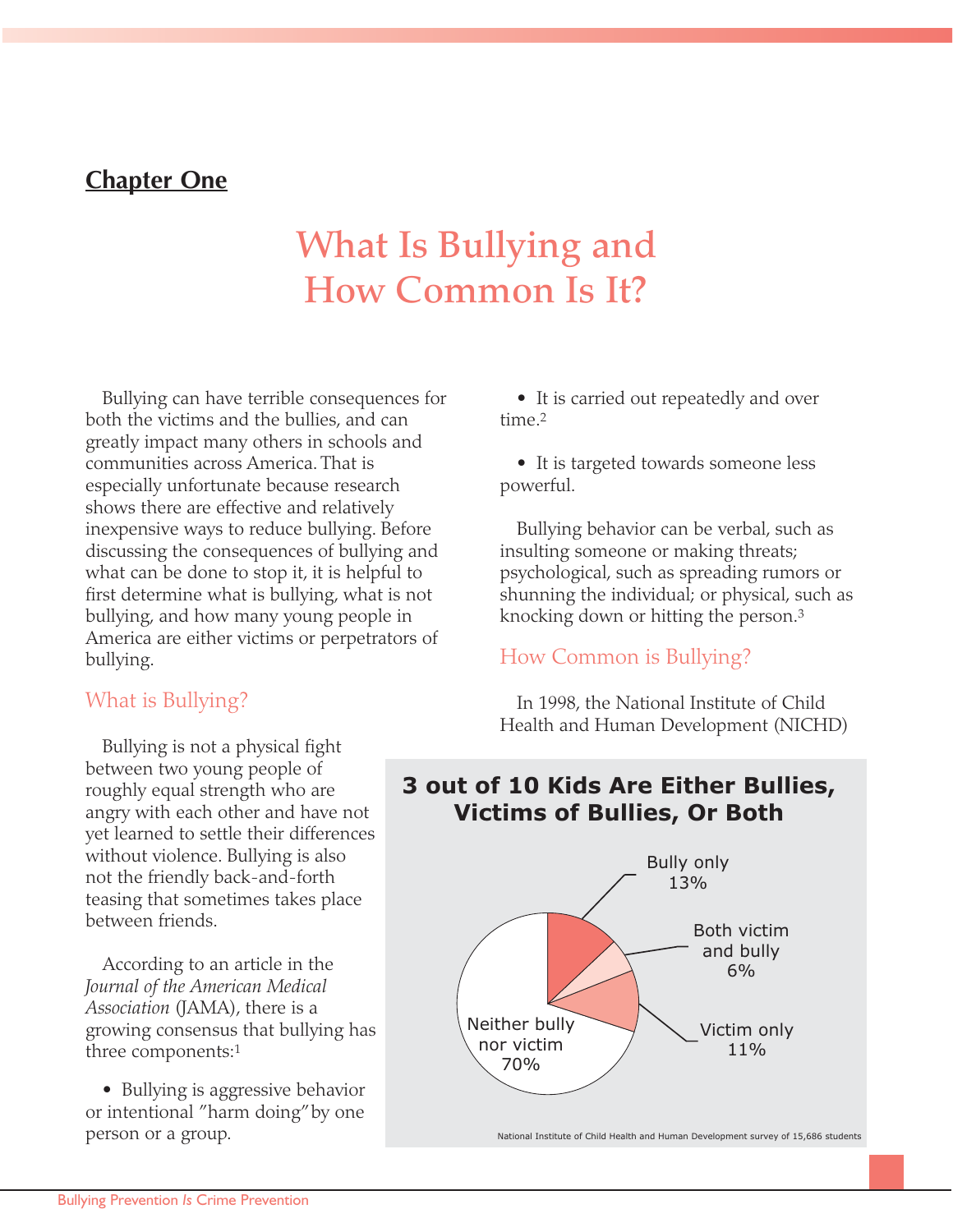concluded a nationally representative survey on bullying of 15,686 students in grades six through ten.4 The survey showed that 3.2 million youths were victims of bullying nationwide, and 3.7 million were bullies. The youths were counted as moderate to frequent bullies if they participated in bullying "sometimes"to "several times a week." Both the above figures include 1.2 million youths

who both bullied others and were themselves victims of bullying. This means 30 percent of young people nationwide at the time of the survey were involved in moderate to frequent bullying, either as perpetrators, victims, or both.5

There were no significant

differences in the frequency of being bullied between youths from urban, suburban, and rural areas.6 Suburban youths were slightly less likely to bully, and rural youths were slightly more likely to bully, than the national average.

When it came to gender, girls were less likely than boys to be either bullies or victims but still experienced high rates of either bullying or being bullied. The study found

that 26 percent of boys were moderate to frequent bullies while 14 percent of girls were moderate to frequent bullies. Twenty-one percent of boys were moderate to frequent victims of bullies while 14 percent of girls were victims that often. Girls tended to be bullied more often by being repeatedly belittled about their looks, through sexual comments or with rumors. They also were hit,

> slapped, or pushed, although not as frequently as boys.7

The NICHD study results were similar to studies from other countries and other studies done in the United States. For example a study of 1,001 young people in the fifth through twelfth grades done for the

Family Work Institute found that 12 percent of the youths interviewed had been bullied five times or more in the prior month.<sup>8</sup> Another survey by the Justice Department showed that eight percent of 12 to 18 year-old students report being bullied in the last six months. While that is less than the NICHD percentage, the Justice Department survey showed that the number of victims is increasing, not decreasing.9

**"The survey showed that 3.2 million youths were victims of bullying nationwide, and 3.7 million were bullies"**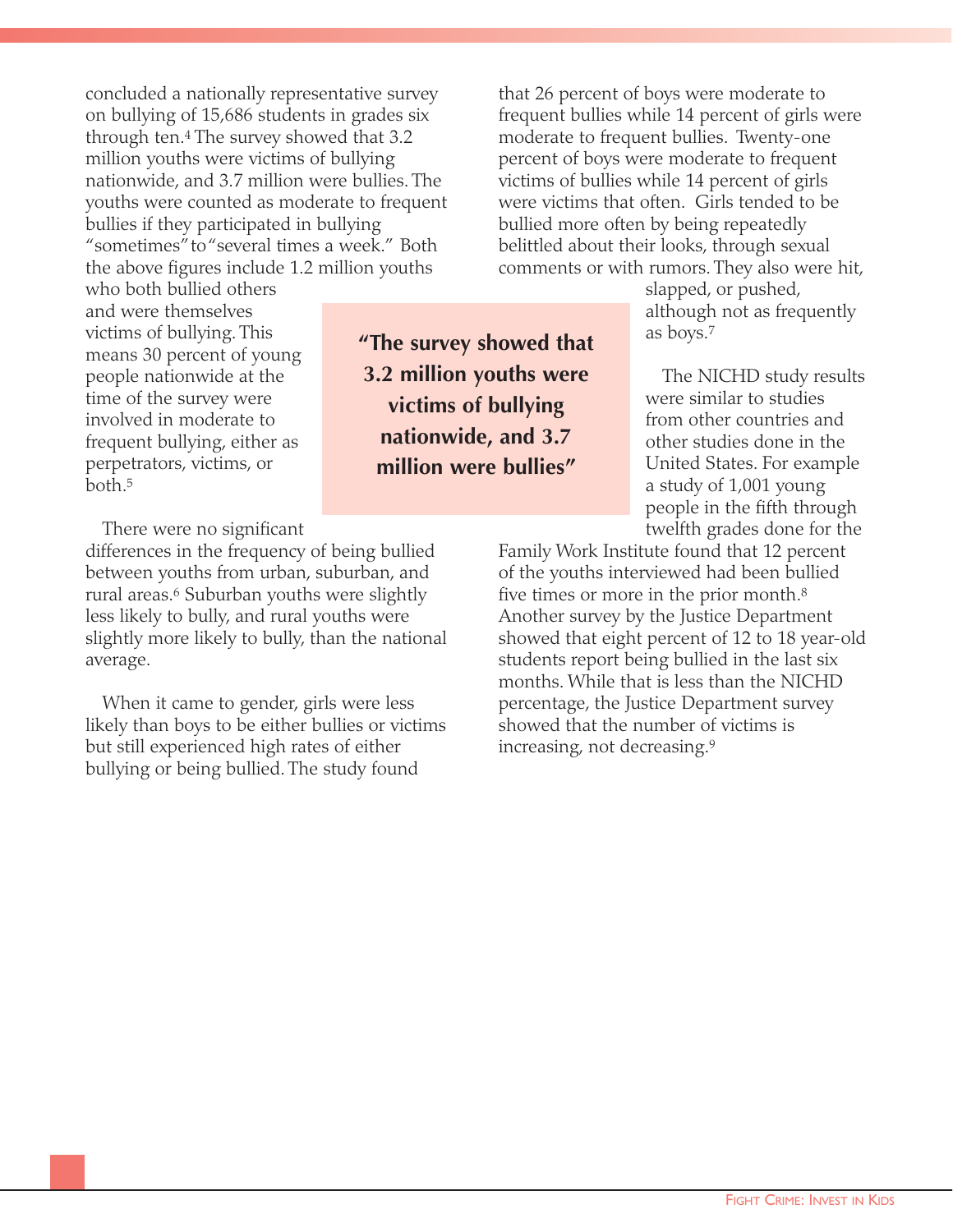#### **Chapter Two**

### **Bullying Begets Depression, Suicide, Crime and Violence**

Bullying occurs all across America and in other countries as well. Many adults have distinct memories from their childhood of occasions where they either intimidated other children or were bullied themselves. Often these memories are dismissed with the expression,"kids sure can be cruel!"Only recently has chronic and serious bullying begun to be scientifically linked to more serious problems such as a greater likelihood to commit crimes later in life and higher suicides.

found that there were over three million victims of bullying in America (2.0 million who are victims only, and 1.2 million other youths who are both victims and bullies).10 In a survey commissioned by the Kaiser Family Foundation, more eight to 15 year-olds picked teasing and bullying as "big problems" than those who picked drugs or alcohol, racism, AIDS, or pressure to have sex. More African Americans saw bullying as a big problem for people their age than those who identified racism as a big problem.11 Though they almost never forget their tormentors, many children who are bullied can quickly move beyond the bullying once it subsides.

#### Consequences for the Victims

The NICHD study of bullies and victims

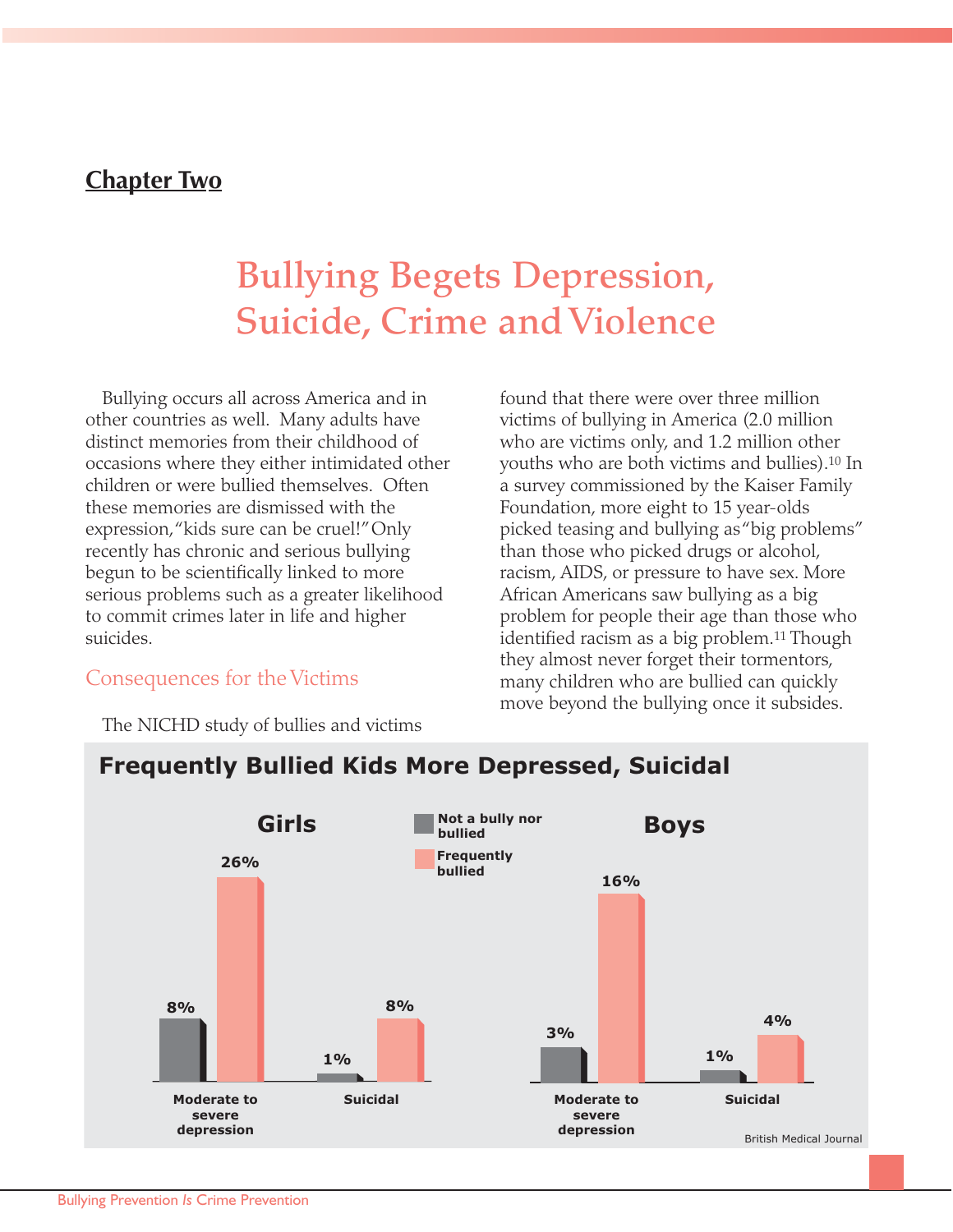For many victims of bullying, however, the impact can be very serious:

• In a study done in Australia, six percent of boys and nine percent of girls reported staying home to avoid being bullied.12

• In a review by British researchers of ten studies of bullying, every one of the studies reported higher levels of depression among young people who were victimized by their peers.13

• In a study done in Finland, boys who were frequently bullied were over five times more likely to be moderately to severely depressed, and four times more likely to be suicidal than those who were not being bullied, while frequently bullied girls were over three times more likely to be moderately to severely depressed, and eight times more likely to be suicidal.<sup>14</sup>

Unfortunately, the negative effects of bullying do not disappear with time. An article in the *Journal of the American Medical*



*Association* (JAMA) reported that "individuals formerly bullied were found to have higher levels of depression and poorer self-esteem at the age of 23, despite the fact that, as adults, they were no more harassed or socially isolated than comparison adults."15

No figures are available on the total number of actual suicides resulting from bullying, either when people are young and enduring the bullying or later because of the residual effects of earlier bullying. With over three million moderate-to-frequent bullying victims in America, however, it is certain that this is a life-or-death issue for many people.

#### Bullying: an Early Warning Sign of Criminal Behavior

Without intervention, bullies pose a serious risk to fellow students and others. The NICHD survey indicates, for example, that compared to the students in grades six through ten who reported they were not involved in bullying, the most serious bullies (those who both bullied others at least once a week and continued with their bullying away from school) were seven times more likely to report they had carried a weapon to school in the prior month. The more serious bullies were also three and a half times more likely to have been in a fight where they sustained an injury serious enough to require treatment by a nurse or doctor.16

Specific studies of bullying also show that bullies' anti-social behavior is not limited to school, but continues in other settings and into adulthood. Approximately 60 percent of boys who were classified by researchers as bullies in grades six through nine were convicted of at least one crime by the age of 24, compared to only 23 percent of the boys who were not characterized as bullies or victims. Even more dramatic, 40 percent of the boys who were bullies – compared to 10% of those who were neither victims nor bullies — had three or more convictions by age 24.17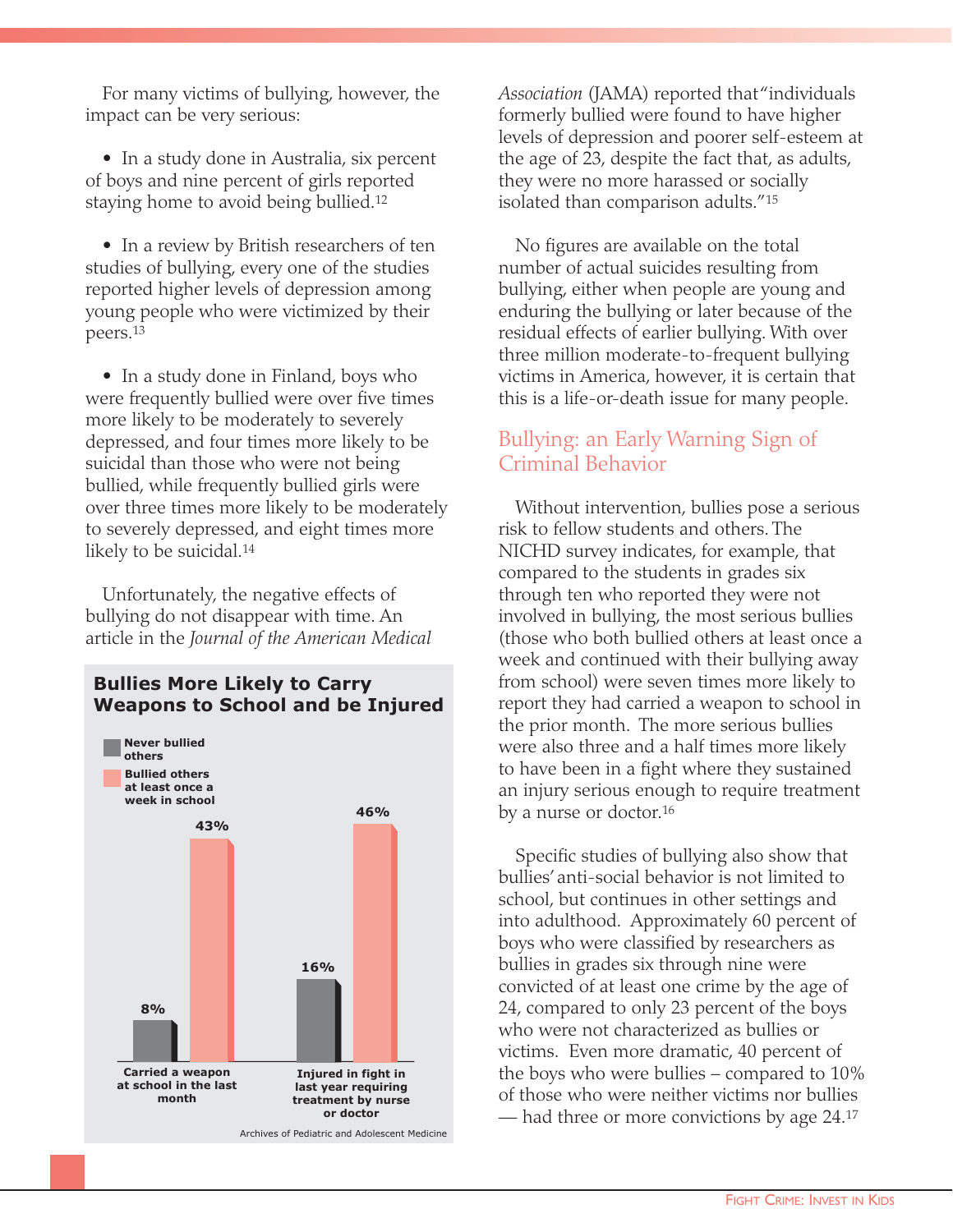#### Those Who are Both Victims and Bullies May be More At-Risk…and More Dangerous

The NICHD bullying survey found that over six percent of students, or 1.2 million young people, reported that they were both victims and perpetrators of bullying. The researchers found that those who were both bullies and victims often were caught in the worst of both worlds. They suffered from many of the problem behaviors that bullies exhibited, such as higher rates of smoking and lower academic achievement, but unlike other bullies, these youngsters also experienced problems similar to those of the young people who were victims only, such as trouble developing friendships and loneliness. This led the researchers to conclude that "youth who both bully others and are bullied may represent an especially high-risk group."18

Not only are these youths at greater personal risk from problem behaviors, but their angry responses to being bullied also puts other people at risk. For example, experts from the Secret Service were called in to help develop profiles of the Columbine and other school shooters. They found that most of the shooters had been bullied before choosing to attack their perceived tormentors. The Secret Service experts reported:

Almost three-quarters of the attackers felt persecuted, bullied, threatened, attacked or injured by others prior to the incident… Bullying was not a factor in every case, and clearly not every child who is bullied in school will pose a risk for targeted violence in school. Nevertheless, in a number of the incidents of targeted school violence studied, attackers described being bullied in terms that suggested that these experiences approached torment. These attackers told of behaviors that, if they



occurred in the workplace, likely would meet legal definitions of harassment and/or assault...In some of these cases the experience of being bullied seemed to have a significant impact on the attacker and appeared to have been a factor in his decision to mount an attack at the school. In one case, most of the attacker's schoolmates described the attacker as 'the kid everyone teased'. In witness statements from that incident, schoolmates alleged that nearly every child in the school had at some point thrown the attacker against a locker, tripped him in the hall, held his head under water in the pool or thrown things at him. Several schoolmates had noted that the attacker seemed more annoyed by, and less tolerant of, the teasing than usual in the days preceding the attack.19

Obviously, most victims of bullying don't respond with murder, and having been bullied by no stretch of the imagination relieves a killer of responsibility for such a crime. But punishment after the fact will always be too little and too late to undo the agony such violence leaves behind. Only prevention comes in time to keep innocent people from becoming victims.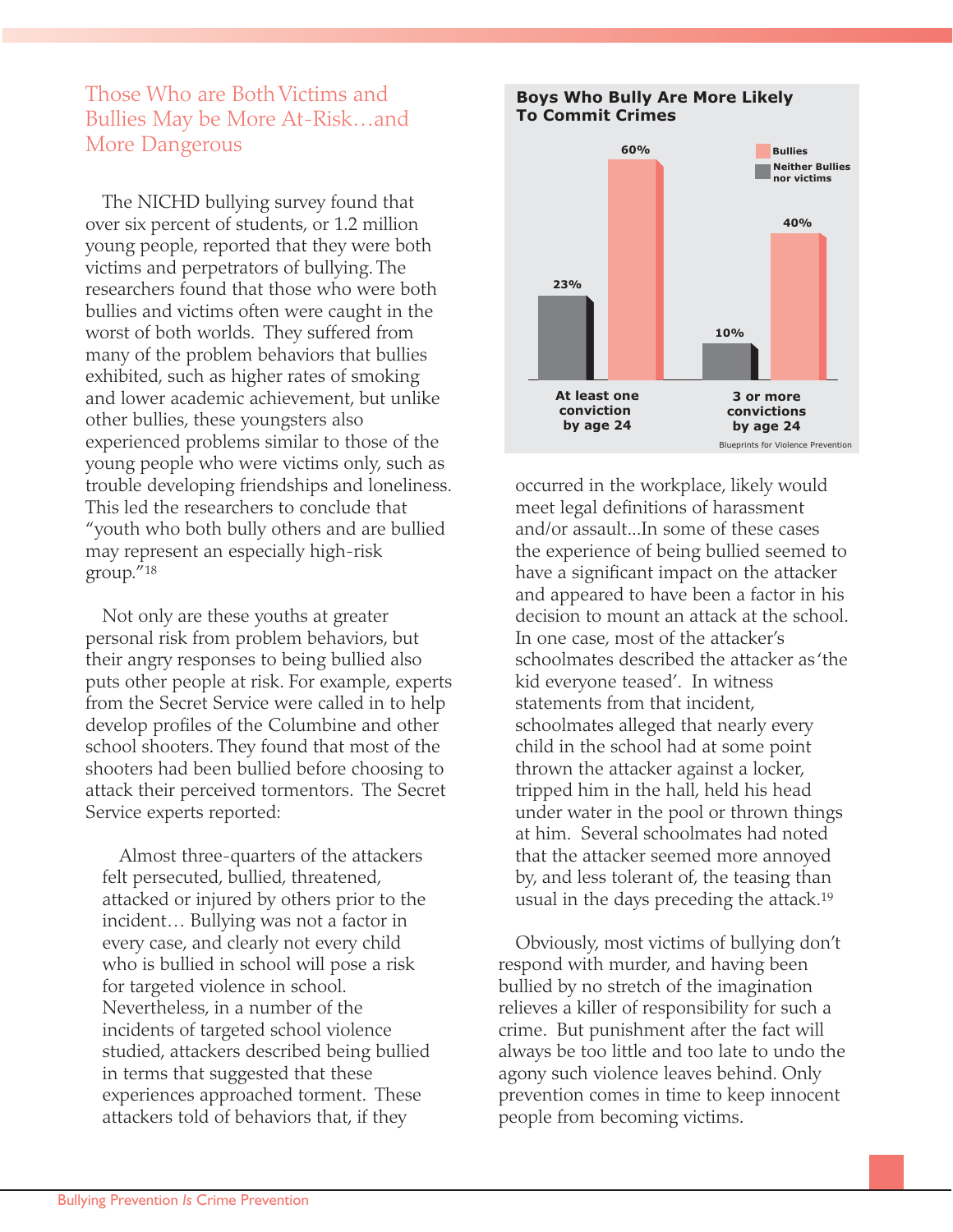#### **Chapter Three**

### **Bullying Can Be Prevented**

Bullying has been with us forever. That may lead some people to conclude there is nothing that can be done to prevent it. While eliminating all bullying may be unrealistic, research shows that as much as half of all bullying can be prevented,<sup>20</sup> and that the young people with the most severe aggressive behaviors can benefit the most from efforts to reduce bullying and aggression.21

#### Proven Programs

Anti-bullying programs (and the broader anti-aggression programs that are discussed below which also prevent bullying) strive to put more young people onto a trajectory that sends them in the direction of success in school, strong social ties, and productive lives. This is a trajectory that also lifts them above failure, violence, and ultimately prison.

No one should assume this is easy, and overly simplistic programs are unlikely to be effective. Serious science should be continually employed to design, test, and replicate new and existing anti-bullying programs so they can have the greatest impact on protecting young people and the larger community. However, one antibullying and two anti-aggression programs have already proven they can produce results.

**The Olweus Bullying Prevention Program** – The Olweus Bullying Prevention Program was first developed in Norway, following the suicide of three 10-14 year old boys who had been bullied.22 It has now been implemented in several hundred schools in the United States and around the world, including an evaluation that included 39 schools in six school districts in South Carolina.23

The Olweus Bullying Prevention Program begins with a school survey to determine how common bullying is, so parents, teachers, and especially principals and administrators can begin to assess the extent of bullying. Next training is held before the school year starts with the school principal, the anti-bullying coordinator for that area or school district, other school personnel (including nonteaching staff), and selected students and parents. This further raises awareness and begins the education process on what works to prevent bullying. Regular school rules against bullying are established, class meetings on bullying are held, and teachers are encouraged to establish positive consequences for those who help prevent bullying and negative consequences for those who engage in bullying. Adequate adult supervision of outdoor areas, hallways and other specific areas where bullying is likely to take place is implemented and adults are also urged not just to be present, but "to intervene quickly and decidedly in bullying situations." Parents are included in the school-wide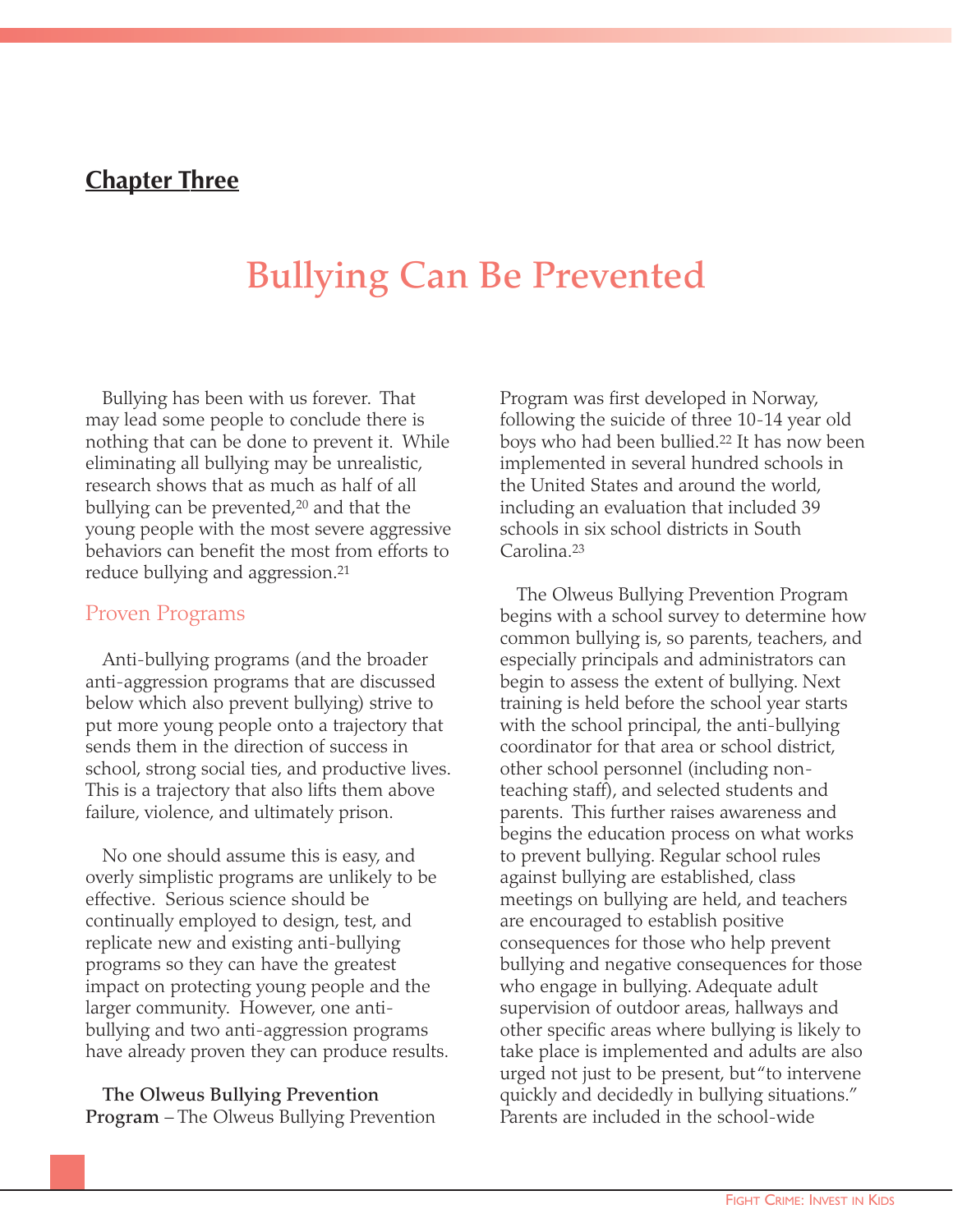effort. Finally, individual interventions are initiated with individual bullies and victims. The talks with bullies often include their parents and reinforce the message that bullying will not be allowed. The victims are typically reluctant to get adults involved, so in the meetings with victims and their parents the key message is that there are adults at the school who "are both willing and able to give [the victim] any needed help."The goal of the program is to ensure that the whole school, and not just a few teachers, will come together and act to make sure students know that "bullying is not accepted in our class/school, and we will see to it that it comes to an end."24

In Norway, this program achieved a 50 percent reduction in the number of incidents of bullying and reductions in antisocial behavior such as vandalism, fighting, theft, alcohol use, and truancy. The classrooms that most faithfully

followed the program saw even larger reductions in bullying. After the program was evaluated in 39 schools in South Carolina, self-reported bullying was reduced there by 20 percent while bullying was increasing in the schools without anti-bullying programs. There were also statistically significant differences in school misbehavior, vandalism, and general delinquency between the students enrolled in the anti-bullying program and students who did not receive the anti-bullying program.25

The Center for the Study and Prevention of Violence, a research center based at the University of Colorado, reviewed the consistently positive results for the Olweus Bullying Prevention Program in South Carolina and Norway, as well as positive results from other replications in England and Germany. It concluded that the Olweus Bullying Prevention Program qualified as a

**"...people with the most severe aggressive behaviors can benefit the most from efforts to reduce bullying and aggression."**

model program for inclusion in the Center's well-respected Blueprints for Violence Prevention series.26 The federal Substance Abuse and Mental Health Services Administration (SAMSHA) has also designated the Bullying Prevention Program as a model program because it has been shown to reduce alcohol use and other risky behaviors.27

**Linking the Interests of Families and Teachers (LIFT)** – LIFT is an anti-aggression program that research shows produces longterm results from a ten-week intervention. Even though it is not specifically a school-

based anti-bullying program, because it is so effective in reducing aggression it is no doubt reducing bullying as well. LIFT is not yet as widely replicated as the Olweus Bullying Prevention Program, but it has already been evaluated with both first and fifth-grade

students. LIFT intervenes on three levels. Instructors offer classroom-based training in social and problem-solving skills to students. LIFT instructors also offer six training session to all parents so they can reinforce these skills at home. The newly learned skills are then tested on the playground where adult monitors reward individuals and groups when they practice positive behaviors, and reduce children's privileges when they fail to control aggressive behaviors. The goal is to instill social coping strategies in the students and to create an environment that surrounds each child with parents, teachers and peers who are working together to help prevent aggression and bullying. The playground becomes the practice field for these new techniques and the children come to prize their good behavior armbands. Because they can earn rewards as a group, this helps create a positive group atmosphere that discourages bullying rather than one that ignores or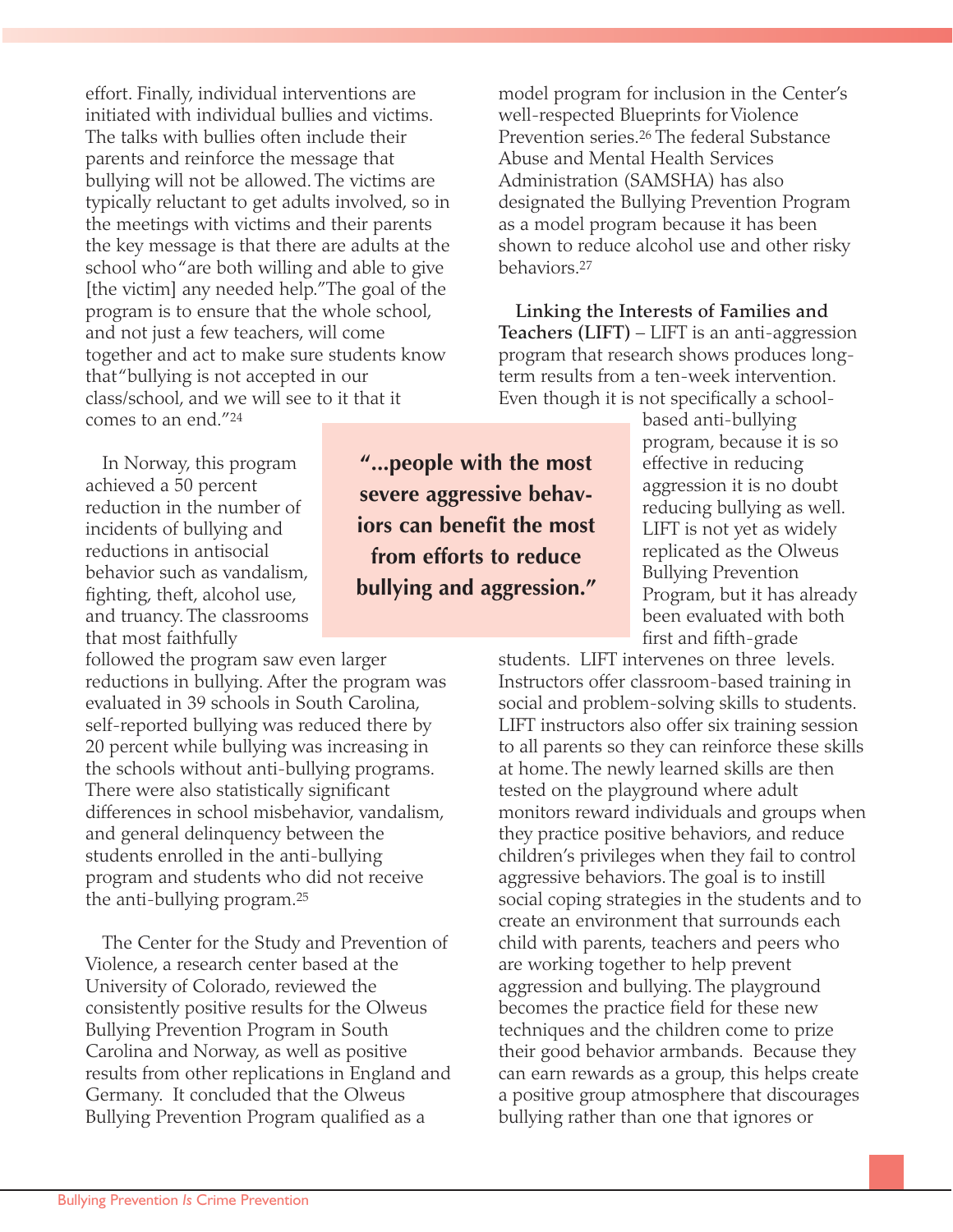#### openly encourages bullying. <sup>28</sup>

The research results are very encouraging. Aggressive playground behavior was more than a third higher in schools that did not receive the LIFT program compared to schools that were randomly assigned to receive the LIFT program.<sup>29</sup> The researchers also reported,"the most aggressive children improved the most."30 The results were just as impressive three years after the intervention. First graders who did not receive the intervention were shown in fourth

grade to have dramatically higher levels of inattentive, impulsive and hyperactive behaviors than LIFT participants,31 which is important because children with these behavior problems are at higher risk of becoming violent criminals.32

The fifth graders who did not receive the program were 59 percent more likely by eighth grade to have established a pattern of drinking alcohol, and were twice as likely to have been arrested during middle school as those who received the LIFT program.33

**The Incredible Years** – It may seem premature to say some pre-school or first grade children are serious bullies or are suffering from an excess of aggression. However, University of Washington professor Carolyn Webster-Stratton notes that various studies show seven to 20 percent of preschool and early school-age children have levels of disruptive, aggressive behaviors severe enough to qualify for a mental health diagnosis.34 This is not about a child grabbing a toy from another child. These are children who are throwing chairs and injuring others in kindergarten. Data show that

approximately 60 percent of these children will later manifest high levels of antisocial and delinquent behavior.35

Fortunately, as criminologists and other researchers agree, when children are first learning aggression is the best time to teach them to control their aggression.36

The Incredible Years program was originally designed for children aged two to eight with high levels of aggressive behavior, including but not limited to bullying. The program

> recognizes that to reach the children, you also have to reach their parents, so it trains parents and children in problem-solving skills and non-aggressive social skills so children can learn to get along with others and make friends. Webster-Stratton reports that this program has "been able to stop the cycle of aggression for approximately two-thirds"of the targeted families receiving help.37

The Incredible Years has also been tested as a broader

anti-aggression intervention for all young children in over 40 preschool and early elementary school programs, including some Head Start classrooms. In this broader classroom version of the program, The Incredible Years serves all children in a classroom instead of providing counseling for only the troubled children and their parents. In this approach, The Incredible Years counselors train parents, teachers, and family service workers who then work to improve the behavior of every child. An evaluation conducted in a Head Start setting found that one year after the program ended, 80 percent of the children in the program were within an acceptable range for problem behaviors (fewer than nine problem behaviors in 30

#### **Youths receiving LIFT in the 5th grade were half as likely to be arrested by 8th grade**

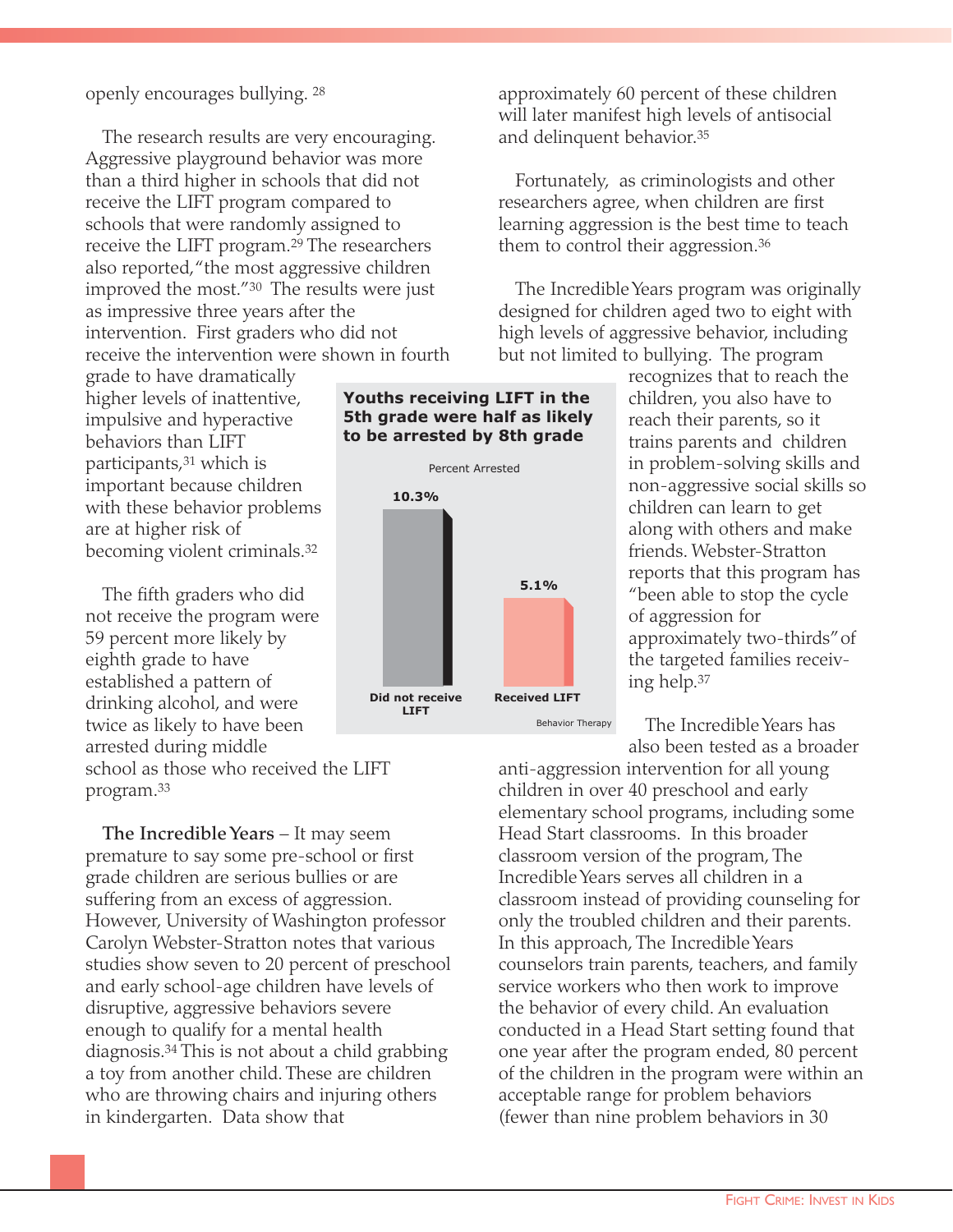minutes) while only 48 percent of the children not in the program were within that acceptable range.38 Because of such consistently positive results, The Incredible Years Program was also selected by the Center for the Study and Prevention of Violence as one of its "Blueprint"programs.

#### Other Interesting Programs

Many anti-violence and anti-bullying programs are emerging across America. Some of these efforts may not have as great an impact on preventing bullying behavior as the proven programs cited above. However, there are no doubt good programs being developed that lack only the expensive and time consuming studies necessary to document their effectiveness. Other programs are being evaluated but the results are not yet available. Over time a number of excellent new approaches will certainly emerge from the serious efforts now underway that will further refine the antibullying field.

Two programs of particular interest, while not yet having multiple well-designed evaluations with very strong results that would meet tough standards for "proven programs,"are certainly worth more attention because they have positive initial evaluations and are beginning to be widely implemented across America. They deserve the investments needed to complete additional rigorous evaluations that will show how well they work as they are currently being delivered.

**The Aggressors,Victims, and Bystanders** program has been chosen by the Department of Education as a Promising Program for its Safe and Drug Free Schools program.39 An evaluation of the program found that it significantly reduced bystander support for aggression through either passive acceptance (e.g. letting a fight start without doing anything to stop it) or active encouragement (e.g. encouraging other kids to fight).40 This

program, typically delivered in 12 classroom sessions, puts a special emphasis on the role of bystanders in preventing school violence or bullying.

There is anecdotal evidence from this program that the emphasis on bystanders is valuable. At Tahlequah Middle School, in Tahlequah OK, where the program had been implemented, within a few hours after a new student showed up at school with a knife, bystanders had placed four notes in the school's warning box to alert school officials to this danger. After one program session at Lake Worth Middle School, in Lake Worth FL, two students came forward to report to the police officer who delivered that session that another student said he was planning to bring a weapon to school to attack two teachers.41

Police officers and sheriffs are increasingly delivering the Aggressors, Victims and Bystanders program. One of the developers of the program, Dr. Ron Slaby, who is Senior Scientist at the Education Development Center and a lecturer at Harvard, was initially unsure about having law enforcement officers deliver the program, but Slaby has become convinced that the officers can be effective. With the leadership of Palm Beach County School District Police Chief, James Kelly, a new center in Palm Beach Florida has been set up that will help train officers, deputies and others in this approach. Because of the wide potential for using officers and sheriffs to deliver this program, a well-designed evaluation that tests this program's effectiveness when delivered by sheriffs and police officers would be very useful.

**Operation Respect** was founded by Peter Yarrow, of the music group Peter, Paul, and Mary. Former Maryland Lieutenant Governor Kathleen Kennedy Townsend has recently joined the effort as president. A preliminary survey showed that a high percentage of teachers/counselors reported lessened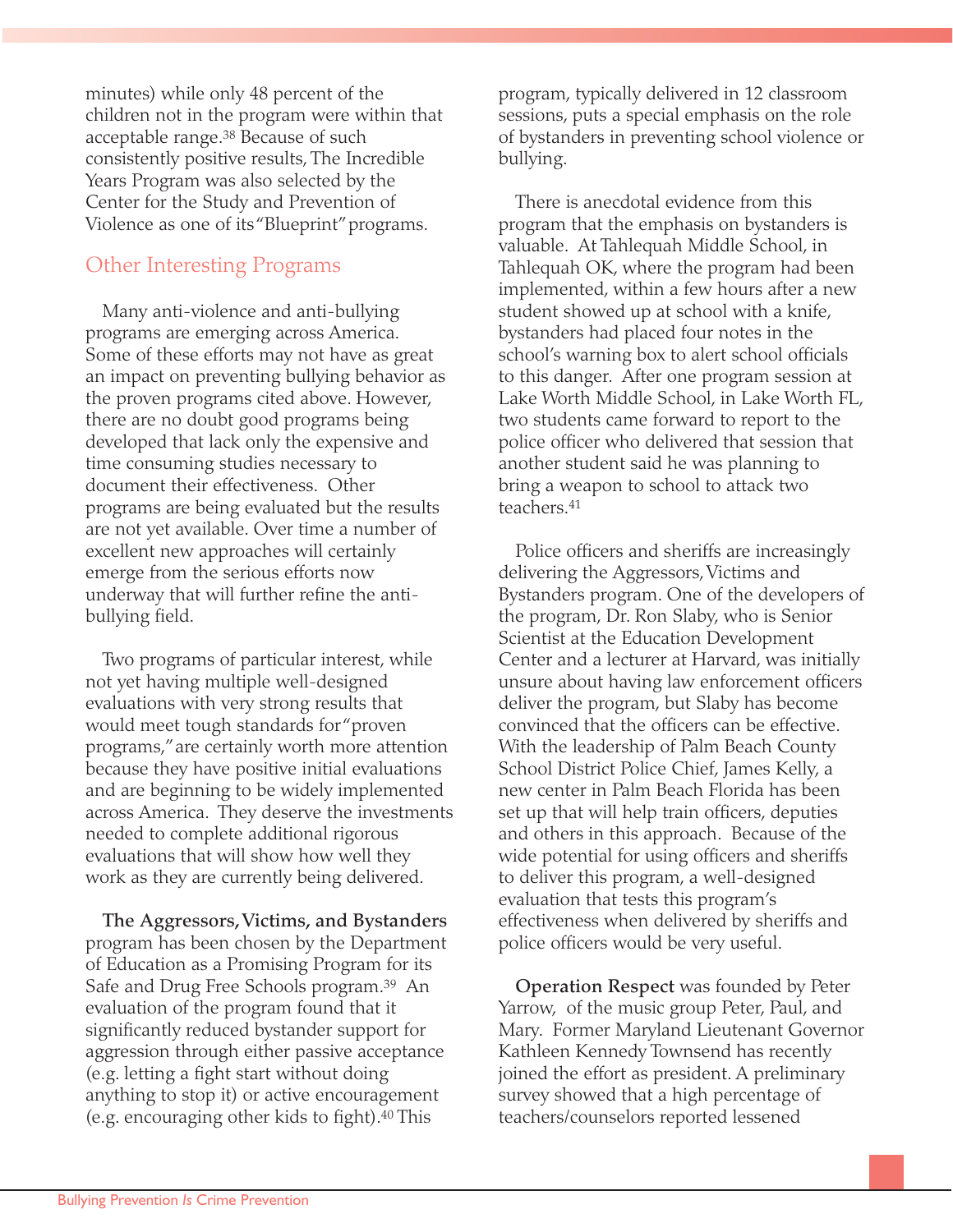bullying (92 percent), name calling (86 percent), and hostility, hitting and angry explosions (85 percent) in their classrooms as a result of the anti-bullying program. The survey also indicated this program may be especially effective with elementary school children.42 Operation Respect has already provided workshops for 20,000 educators.43

Many states have begun to develop their own support for anti-bullying programs as well, and some states are beginning to take the important step of mandating anti-bullying programs for schools in their states. Meanwhile, many education professionals are continuing to develop their own curriculum and seminars.44

#### Advice from the Justice Department

For schools testing new programs, the Community Oriented Policing Services (COPS) office in the Department of Justice offers some advice in its report, *Bullying in Schools*, by Rana Sampson. The report makes a number of suggestions, including:

• The school principal should be actively involved in the anti-bullying efforts. Without the principal's support the program is likely to have only limited impact.

• A "whole school" approach such as the Olweus Bullying Prevention Program should be used. Such an approach enlists the entire school in a number of ways and therefore is more likely to be effective than programs that address bullying from only one or two directions.

• An effort to encourage reporting of bullying should be part of any "whole-school" approach. For example, a "bully box"in the school will allow children and youths to anonymously alert teachers to any bullying problems or possible attacks on the school.

• Clear, anti-bullying rules need to be

established and publicized.

• Adequate supervision of young people is essential. This is especially necessary on playgrounds and in hallways where most incidents of bullying take place. Often the problem is that adult supervisors do not intervene routinely to prevent bullying and teach positive social skills. In other cases, enough supervisors are not available to adequately protect children from bullying. If that is the case, that also needs to be addressed.

• These efforts should be maintained over time. This cannot be a one-time effort. Some aspects of the program should be repeated once a year, while others, such as closer supervision of hallways and playgrounds, should continue throughout the school year.45

#### What Doesn't Work

The COPS report also advised against relying on some strategies such as:

**Peer mediation approaches**. As Sue Limber of Clemson University warns "bullying involves harassment by powerful children of children with less power."46 Therefore, Limber argues, mediation approaches might even further victimize bullied children by assuming they have the power, without adult intervention, to prevent the bullying.

**Zero tolerance policies**. The report says that the zero tolerance approach "may result in a high level of suspensions without full comprehension of how behavior needs to and can be changed. It does not solve the problem of the bully, who typically spends more unsupervised time in the home or community if suspended or expelled."

**Simply advising victims to "stand up to bullies.**"This can be unproductive or even dangerous without adequate adult support to prevent bullying in the schools.47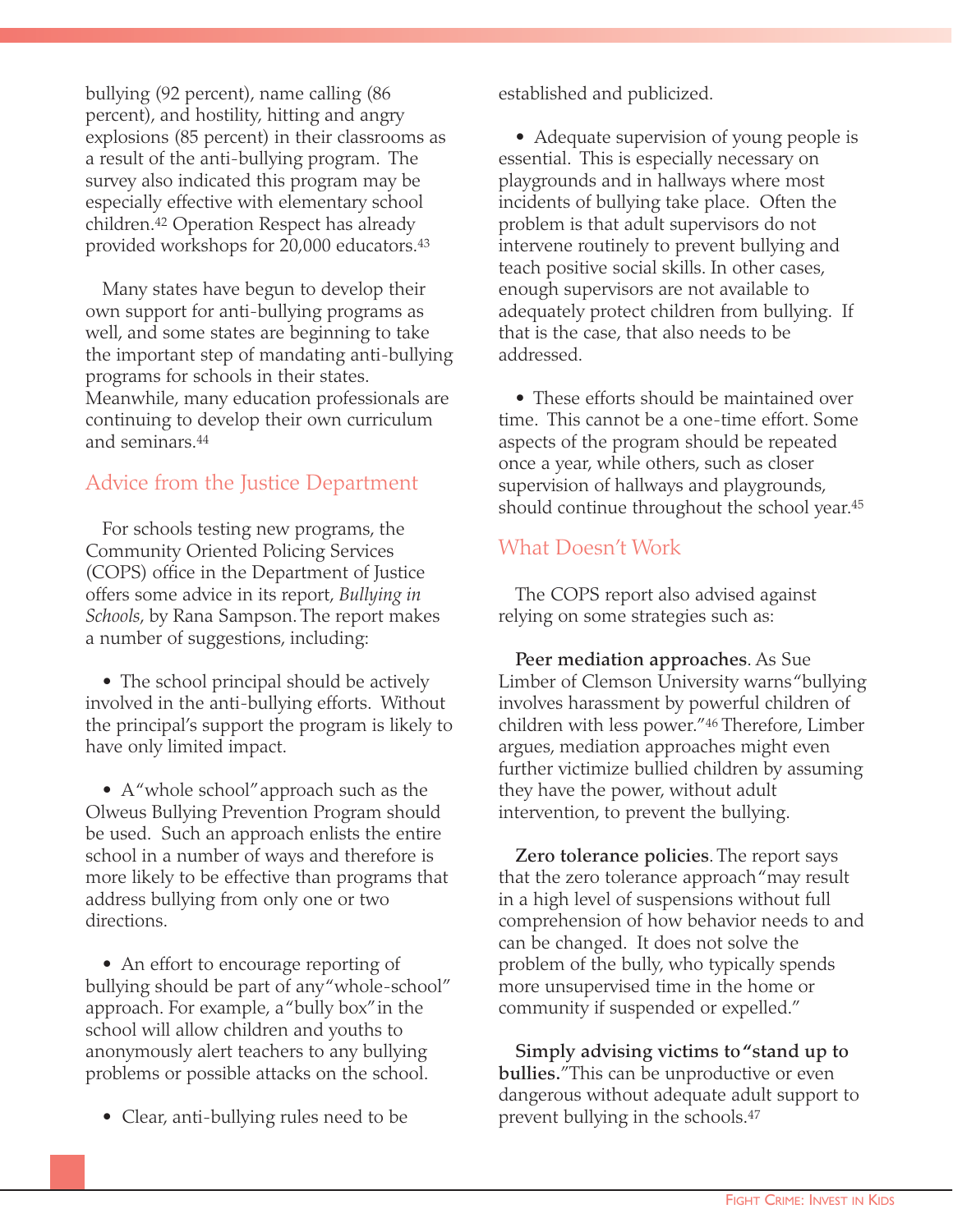#### **Chapter Four**

### **Money Well Spent**

The proven programs are relatively inexpensive, especially considering the results they deliver. Often, much of the cost of setting up of the programs and the training of students can largely be covered by existing funding streams that already pay for the salaries of coordinators, counselors, and teachers for whom this work becomes part of their jobs.48

There are a number of reasons why these programs are typically relatively inexpensive:

**The Olweus Bullying Prevention Program's** one-time training and supply costs total only a few thousand dollars in upfront costs. For example, the cost of training the trainer who can then administer the Olweus Bullying Prevention Program over many years in a large school district or county is approximately

\$4,000 dollars.49 Personnel costs for administering the program can typically be covered by funding for the Safe and Drug Free Schools program. There are Safe and Drug Free Schools coordinators in virtually every school district or county in America who can be drawn on to set up and administer the Olweus Bullying Prevention Program. These personnel are already fully funded and the program is already one of the scientifically proven approaches approved for these coordinators to use in keeping schools safe and drug free. Once they are fully trained, they can implement the program in many schools for relatively little additional cost over the years.

**LIFT's** supply and training costs are modest, and school psychologists serving school districts can be trained to supervise the

> ten-week long program. However, in many cases, given the existing shortage of counselors in most school districts, additional money will be needed to provide part-time counselors or parent and child trainers to deliver the program. LIFT also suggests that additional part-time staff will typically be needed temporarily to assist with the careful

monitoring and rewarding of children's behaviors on the playground. Still, the on-going costs per child can be fairly minor for LIFT, especially in large school districts, if one psychologist working on LIFT part-time can provide the training to implement the program in many schools.50 Some school districts have the available staff and other

**setting up of the programs and the training of students can largely be covered by existing funding streams"**

**"much of the cost of**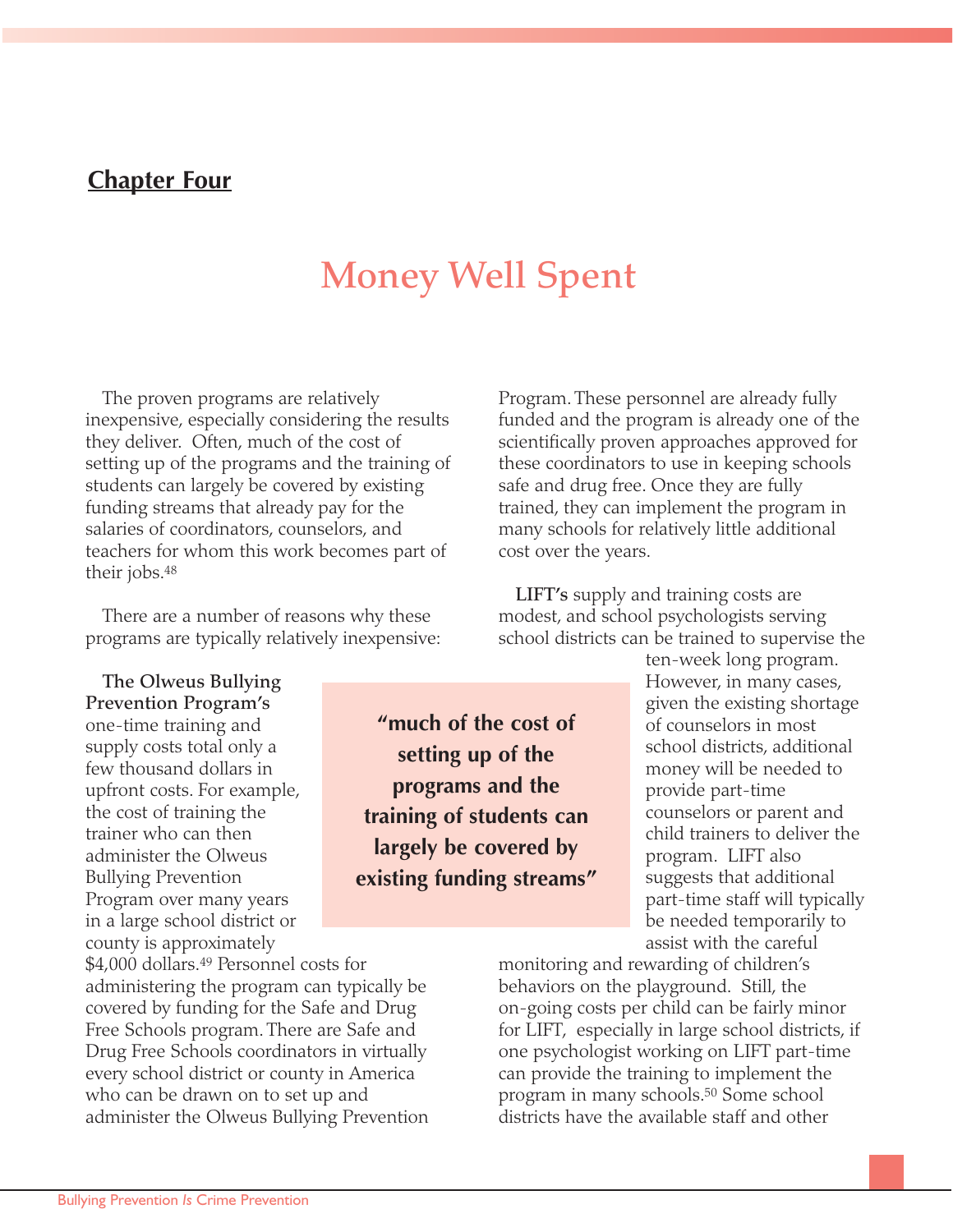resources necessary to fully implement this program now, and they should proceed. However, most school districts will probably need additional support in order to adopt the LIFT program in their schools.

**The Incredible Years** program, when applied as group treatment for children diagnosed with aggression problems, can be more expensive than LIFT

or the Olweus Bullying Prevention Program. In addition to the one-time training and supply costs, there are the ongoing expenses for regular training sessions provided for the parents (roughly \$1,000 for 12 sessions) and for the children (roughly \$2,000 for 20 sessions).51 Compared to most mental health interventions,

though, those costs are relatively inexpensive because the program relies on videos and group sessions rather than one-on-one counseling. For low-income families, often Medicaid can cover these expenses.

When The Incredible Years program is applied in a school setting for all the children in that school whether or not they have aggression problems (such as in a Head Start program, other preschool program, or an elementary school), additional funding sources probably will be necessary. In such a setting the program provides twelve sessions of group training for parents and twelve sessions of group training for teachers. The teachers do not have to be trained every year, but finding regular funding for the parent teaching components of the program will be a challenge. This may necessitate additional

**"Each high-risk juvenile prevented from adopting a life of crime could save the country between \$1.7 million and \$2.3 million."**

funding at the local, state, or federal level.

These proven programs are relatively inexpensive but it is important that they be fully implemented as they were designed. This typically requires additional funds for technical assistance and monitoring to insure that the implementation is done well, with the quality and intensity required to achieve

expected results.

While the cost of the proven programs is relatively modest, some school administrators may be tempted to fund even less expensive anti-bullying programs that are not as comprehensive. Many of these "bargain"antibullying programs do not deliver the same results, and that can be costly. The

costs of not adequately addressing problems at the right time can be very high:

• Paying for a child with emotional problems to be in a special education classroom for twelve years can cost \$100,000 over and above the regular cost of educating that one child.52

• A 1998 study by Professor Mark A. Cohen of Vanderbilt University estimated that each high-risk juvenile prevented from adopting a life of crime could save the country between \$1.7 million and \$2.3 million.53

When proven anti-bullying programs can so effectively reduce expensive problems such as these, it is clear they will easily pay for themselves many times over.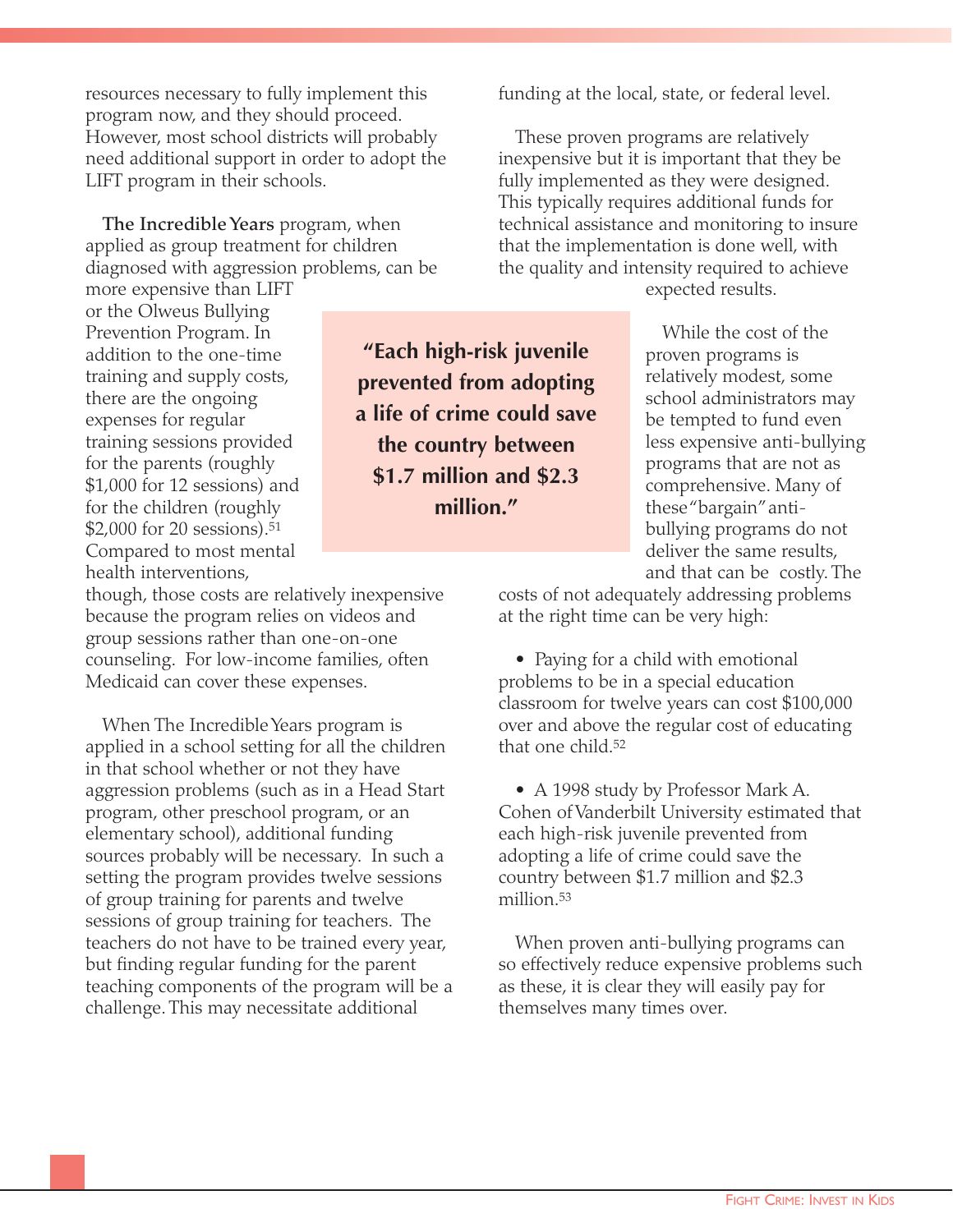#### **Conclusion**

### **Failure to Act Now Guarantees More Bullying and Violence**

When children are repeatedly victimized, and little is done to stop it, that is not only sad, but also dangerous. Too many of these children will go on to kill themselves. Some will turn their guns on other students. When bullies are allowed to progress through school without their intimidating and violent behavior being addressed, they often become

a danger not only to the school, but also to the whole community. Without intervention, too many of these chronic bullies will begin carrying weapons, and too many will grow up to be chronic criminals.

There is now scientific proof that much can be

done to prevent bullying and to help both the victims and the bullies. The Olweus Bullying Prevention Program shows that bullying can be cut by as much as half,<sup>54</sup> while the LIFT program demonstrates that children reached by an effective anti-aggression effort will commit half as many crimes in middle school.55 This is a clear sign that these young people are on their way to committing fewer

**"The science shows that bullying programs work, and are not only affordable but also likely save money."**

crimes throughout their lives.56

Such results merit adequate funding to implement these proven programs in every school. The good news is that relatively little investment is needed to accomplish these goals, and the programs will pay for themselves through reduced school violence,

> fewer placements for special-education, fewer suicides, and less future crime. In many cases money for those efforts is already available from existing funding streams. Where it is not, relatively modest new funding will suffice, but that needs to be secured through local, state, and national efforts.

There is no excuse for not acting now.

The science shows that bullying programs work, and are not only affordable but also likely save money. Inaction now guarantees that more students and ordinary citizens will become victims of bullying and violence. It is time to ensure that every school in America has an effective anti-bullying program.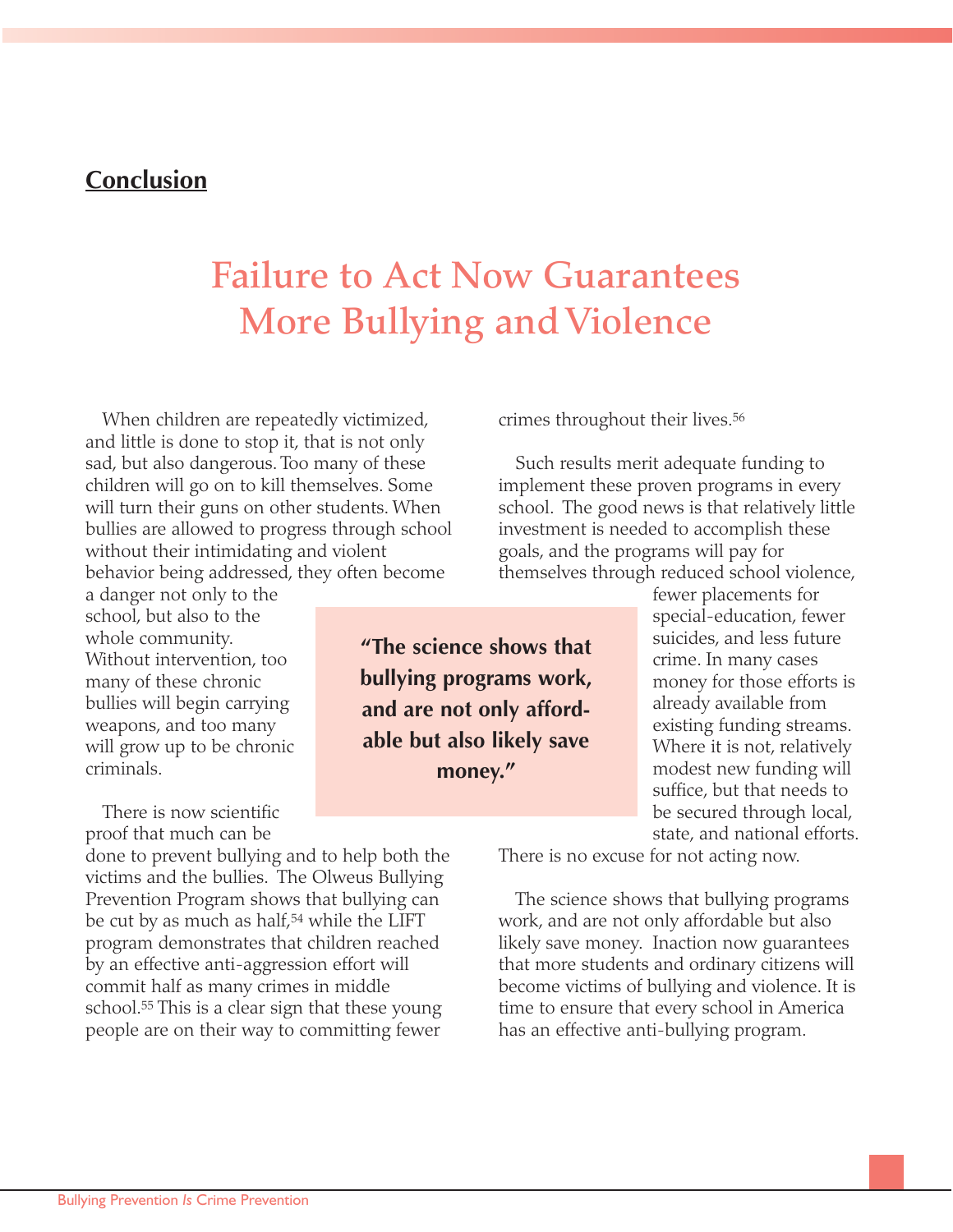#### **Endnotes**

1 Nansel, T. R., Overpeck, M., Pilla, R. S., Ruan, W. J., Simons-Morton, B., & Scheidt, P. (2001). Bullying behaviors among US youth: Prevalence and association with psychosocial adjustment. *Journal of the American Medical Association, 285*(16), 2094-2100. See also: Olweus, D., & Limber, S. (1999). *Bullying prevention program.* In D. S. Elliott (Series Ed.). *Blueprints for violence prevention: Book nine.* Boulder, CO: Center for the Study and Prevention of Violence.

2 This component of the definition is not meant to condone even single acts of intimidation or violence. It is used for the purpose of identifying youths who would more typically be seen as either bullies or victims by their peers, as opposed to individuals who may have "once or twice"participated in bullying or been bullied.

3 Nansel, T. R., Overpeck, M., Pilla, R. S., Ruan, W. J., Simons-Morton, B., & Scheidt, P. (2001). Bullying behaviors among US youth: Prevalence and association with psychosocial adjustment. *Journal of the American Medical Association, 285*(16), 2094-2100. See also: Olweus, D., & Limber, S. (1999). *Bullying prevention program.* In D. S. Elliott (Series Ed.). *Blueprints for violence prevention: Book nine.* Boulder, CO: Center for the Study and Prevention of Violence.

4 Nansel, T. R., Overpeck, M., Pilla, R. S., Ruan, W. J., Simons-Morton, B., & Scheidt, P. (2001). Bullying behaviors among US youth: Prevalence and association with psychosocial adjustment. *Journal of the American Medical Association, 285*(16), 2094-2100.

5 Nansel, T. R., Overpeck, M., Pilla, R. S., Ruan, W. J., Simons-Morton, B., & Scheidt, P. (2001). Bullying behaviors among US youth: Prevalence and association with psychosocial adjustment. *Journal of the American Medical Association, 285*(16), 2094-2100. Students were classified as moderate to severe victims of bullying if they acknowledged that they were victims of bullying "sometimes"or "several times a week"or as moderate to severe bullies if they acknowledged that they were perpetrators of bullying "sometimes"or "several times a week."

 $6$  Nansel, T. R., Overpeck, M., Pilla, R. S., Ruan, W. J., Simons-Morton, B., & Scheidt, P. (2001). Bullying behaviors among US youth: Prevalence and association with psychosocial adjustment. *Journal of the American Medical Association, 285*(16), 2094-2100.

7 Nansel, T. R., Overpeck, M., Pilla, R. S., Ruan, W. J., Simons-Morton, B., & Scheidt, P. (2001). Bullying behaviors among US youth: Prevalence and association with psychosocial adjustment. *Journal of the American Medical Association, 285*(16), 2094-2100. The percentages on bullies and victims include those who were

both bullies and victims.

8 Galinsky, E., & Salmond, K. (2002). *Youth and violence: Students speak out for a more civil society.* New York: Families and Work Institute.

9 Devoe, J.F., Ruddy, S.A., Miller, A.K., Planty, M., Peter, K., Kaufman, P., Snyder, T.D., Duhart, D.T., & Rand, M.R., (2002, November). *Indicators of School Crime and Safety: 2002*. U.S. Department of Education, National Center for Education Statistics, and U.S. Department of Justice, Bureau of Justice Statistics. Retrieved from http://www.ojp.usdoj.gov/bjs

10 Nansel, T. R., Overpeck, M., Pilla, R. S., Ruan, W. J., Simons-Morton, B., & Scheidt, P. (2001). Bullying behaviors among US youth: Prevalence and association with psychosocial adjustment. *Journal of the American Medical Association, 285*(16), 2094-2100.

11 Kaiser Family Foundation, & Children Now. (2001). *Talking with kids about tough issues: A national survey of parents and kids.* Retrieved from

http://www.kff.org/content/2001/3105/toplines.pdf. For a summary of this survey, see: http://www.kff.org/content/2001/3105/summary.pdf

12 Rigby, K., & Slee, P. (1999). Australia. In P. Smith,Y. Morita, J. Junger-Tas, D. Olweus, R. Catalano, & P. Slee (Eds.), *The nature of school bullying: A cross-national perspective.* London and New York: Routledge.

13 Hawker, D. S. J., & Boulton, M. J. (2000). Twenty years' research on peer victimization and psychological maladjustment: A meta-analysis review of cross-sectional studies. *Journal of Child Psychology and Psychiatry, 41*(4), 441-445.

14 Kaltiala-Heino, R., Rimpela, M., Marttunen, M., Rimpela, A., & Rantanen, P. (1999). *Bullying, depression, and suicidal ideation in Finnish adolescents: School survey*. Retrieved from the British Medical Journal Web site: http://bmj.com/cgi/reprint/319/7206/348.pdf. The study measured those who suffered from "severe suicidal ideation."

15 Olweus, D. (1994). Bullying at school: Long-term outcomes for victims and an effective school-based intervention program. In L. R. Huesmann (Ed.), *Aggressive behavior: Current perspectives* (pp. 97-130). New York: Plenum Press. Cited in Nansel, T. R., Overpeck, M., Pilla, R. S., Ruan, W. J., Simons-Morton, B., & Scheidt, P. (2001). Bullying behaviors among US youth: Prevalence and association with psychosocial adjustment. *Journal of the American Medical Association, 285*(16), 2094-2100.

16 Nansel, T.R., Overpeck, M.D., Haynie, D.L., Ruan W.J., & Scheidt, P.C. (2003, April). Relationships between bullying and violence among US youth. *Archives of Pediatric and Adolescent Medicine*, 157, 348- 353.

17 Olweus, D., Limber, S., & Mihalic, S. (1999). *Bullying prevention program.* In D. S. Elliott (Series Ed.).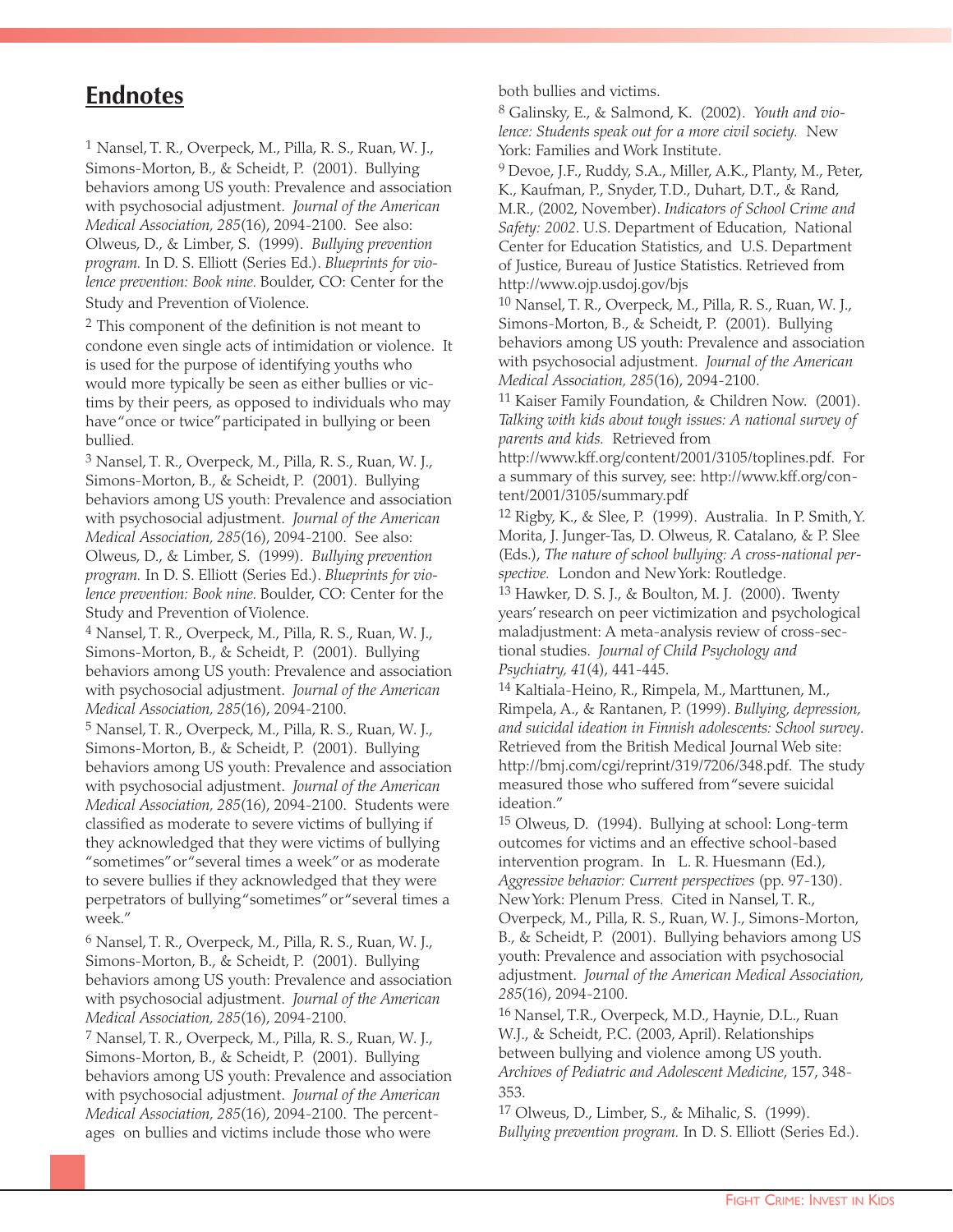Bullying Prevention *Is* Crime Prevention

*Blueprints for violence prevention: Book nine.* Boulder, CO: Center for the Study and Prevention of Violence. Studies of generally aggressive behavior (as opposed to studies specifically of bullying behavior) also show similar results. While many aggressive children do not become violent adults, too many do. Criminologist David Hawkins and his colleagues reviewed studies showing the link between early and later aggression and concluded that "these studies show a consistent relationship between aggressiveness in males measured from age six and later violent behavior."One study of ten and thirteen-year-olds showed that twothirds of the boys with high teacher-rated aggression scores had criminal records for violent offenses by age 26. For the former, see: Hawkins, J. D., Herrenkohl, T., Farrington, D. P., Brewer, D., Catalano, R. F., & Harachi, T. W. (1999). A review of predictors of youth violence. In R. Loeber, & D. P. Farrington (Eds.), *Serious and violent juvenile offenders: Risk factors and successful interventions* (pp. 106-146). London: Sage Publications. For the latter, see: Stattin, H., & Magnusson, D. (1989). The role of early aggressive behavior in the frequency, seriousness, and types of later crime. *Journal of Consulting and Clinical Psychology, 57,* 710-718. Cited in Hawkins, J. D., Herrenkohl, T., Farrington, D. P., Brewer, D., Catalano, R. F., & Harachi, T. W. (1999). A review of predictors of youth violence. In R. Loeber, & D. P. Farrington (Eds.), *Serious and violent juvenile offenders: Risk factors and successful interventions* (pp. 106-146). London: Sage Publications.

18 Nansel, T. R., Overpeck, M., Pilla, R. S., Ruan, W. J., Simons-Morton, B., & Scheidt, P. (2001). Bullying behaviors among US youth: Prevalence and association with psychosocial adjustment. *Journal of the American Medical Association, 285*(16), 2094-2100.

19Vossekuil, B., Fein, R. A., Reddy, M., Borum, R., & Modzeleski, W. (2002). *The final report and findings of the Safe School Initiative: Implications for the prevention of school attacks in the United States.* Retrieved from the Secret Service Web site:

http://www.secretservice.gov/ntac/ssi\_final\_report.pdf 20 Olweus, D., Limber, S., & Mihalic, S. (1999). *Bullying prevention program.* In D. S. Elliott (Series Ed.). *Blueprints for violence prevention: Book nine.* Boulder, CO: Center for the Study and Prevention of Violence.

21 Stoolmiller, M., Eddy, J. M., & Reid, J. B. (2000). Detecting and describing preventive intervention effects in a universal school-based randomized trial targeting delinquent and violent behavior. *Journal of Consulting and Clinical Psychology, 68*(2), 1-11. The Linking the Interests of Families and Teachers (LIFT) program successfully reduced the number of aggressive acts by children who were highly aggressive on the playground.

22 Olweus, D., Limber, S., & Mihalic, S. (1999).

*Bullying prevention program.* In D. S. Elliott (Series Ed.). *Blueprints for violence prevention: Book nine.* Boulder, CO: Center for the Study and Prevention of Violence.

23 Limber, S. (2003, August). *Youth development program: Olweus bullying prevention.* Retrieved from the Clemson University Web site:

http://www.clemson.edu/scg/youth/IFNLbully.htm; Olweus, D., Limber, S., & Mihalic, S. (1999). *Bullying prevention program.* In D. S. Elliott (Series Ed.). *Blueprints for violence prevention: Book nine.* Boulder, CO: Center for the Study and Prevention of Violence.

24 Olweus, D., Limber, S., & Mihalic, S. (1999). *Bullying prevention program.* In D. S. Elliott (Series Ed.). *Blueprints for violence prevention: Book nine.* Boulder, CO: Center for the Study and Prevention of Violence. 25 S. Limber, personal communication, August 13, 2003. See also: Olweus, D., Limber, S., & Mihalic, S. (1999). *Bullying prevention program.* In D. S. Elliott (Series Ed.). *Blueprints for violence prevention: Book nine.* Boulder, CO: Center for the Study and Prevention of Violence. These interventions took place before the Columbine and other school tragedies. As a result of the findings that bullying contributed to the Columbine and many other school shootings, schools currently using this approach may find even greater success in reducing bullying now that teachers, parents, administrators, and students are likely more concerned about bullying.

26 Olweus, D., Limber, S., & Mihalic, S. (1999). *Bullying prevention program.* In D. S. Elliott (Series Ed.). *Blueprints for violence prevention: Book nine.* Boulder, CO: Center for the Study and Prevention of Violence. 27 Substance Abuse and Mental Health Service Administration. (2003). *The Olweus Bullying Prevention Program.* Retrieved from http://modelprograms.samhsa.gov/pdfs/FactSheets/Olweus%20Bully.pdf 28 Eddy, J. M., Reid, J. B., & Fetrow, R. A. (2000). An elementary school-based prevention targeting modifiable antecedents of youth delinquency and violence: Linking the Interests of Families and Teachers (LIFT). *Journal of Emotional and Behavioral Disorders, 8*(3), 165- 176.

29 Eddy, J. M., Reid, J. B., & Fetrow, R. A. (2000). An elementary school-based prevention targeting modifiable antecedents of youth delinquency and violence: Linking the Interests of Families and Teachers (LIFT). *Journal of Emotional and Behavioral Disorders, 8*(3), 165- 176.

30 Stoolmiller, M., Eddy, J. M., & Reid, J. B. (2000). Detecting and describing preventive intervention effects in a universal school-based randomized trial targeting delinquent and violent behavior. *Journal of Consulting and Clinical Psychology, 68*(2), 1-11. 31 Eddy, J. M., Reid, J. B., & Fetrow, R. A. (2000). An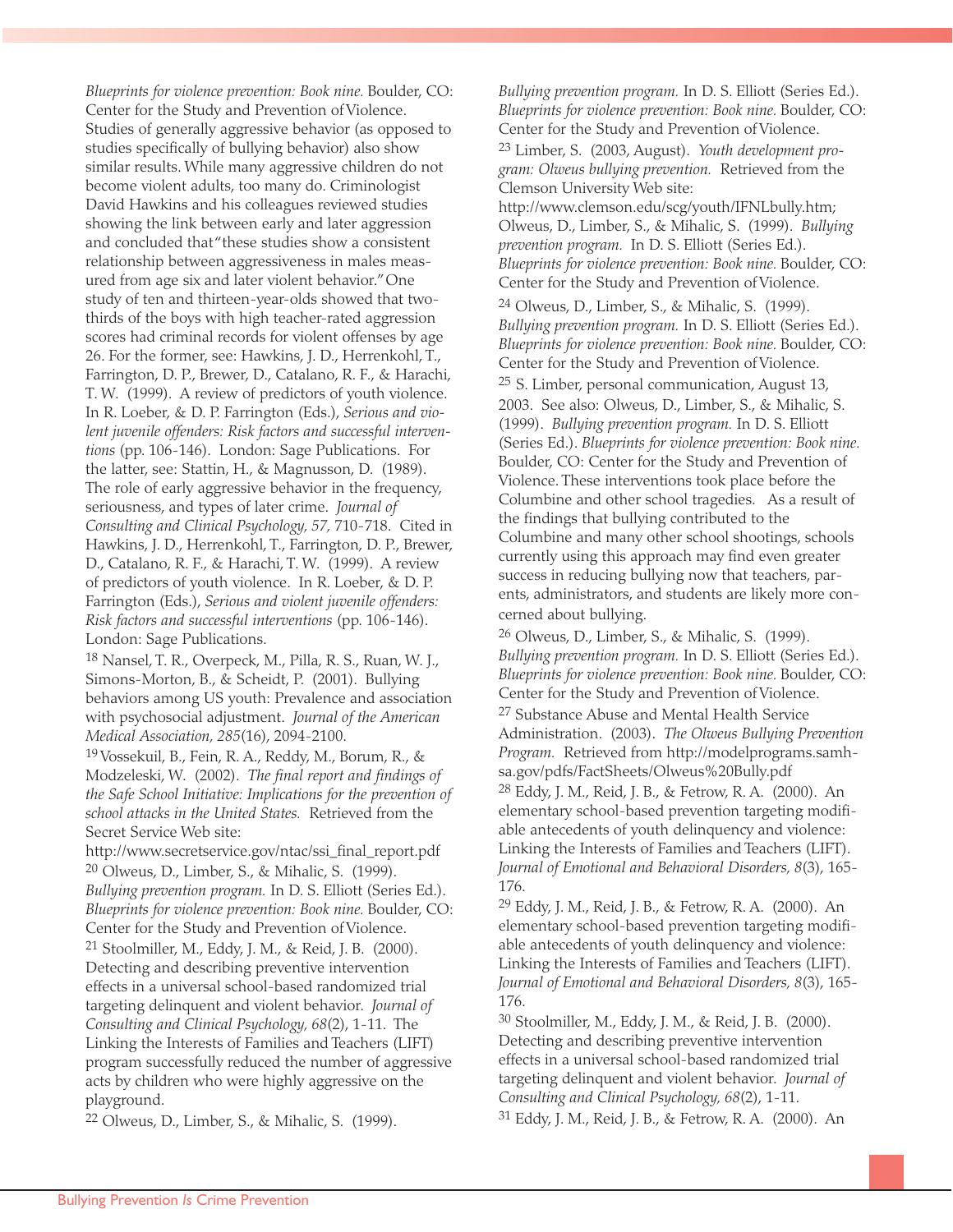elementary school-based prevention targeting modifiable antecedents of youth delinquency and violence: Linking the Interests of Families and Teachers (LIFT). *Journal of Emotional and Behavioral Disorders, 8*(3), 165- 176. The effect size for the difference in results was 1.5. Effect sizes are used as a statistical way to compare results across studies, and an effect size of 1.5 is "considered 'very large' for a psychological intervention." <sup>32</sup> This is a difficult issue for many parents and schools because children are often misdiagnosed with attention deficit and hyperactivity disorders (ADHD) today. Children with a diagnosis of ADHD, and even children with less clinically significant problems such as restlessness, are not in any way guaranteed to be more violent later in life, but there is consistent research showing that a greater proportion of children with those problems will become violent criminals than children without such difficulties. For more information, see: Hawkins, J. D., Herrenkohl, T., Farrington, D. P., Brewer, D., Catalano, R. F., & Harachi, T. W. (1999). A review of predictors of youth violence. In R. Loeber, & D. P. Farrington (Eds.), *Serious and violent juvenile offenders: Risk factors and successful interventions* (pp. 106-146). London: Sage Publications.

33 Eddy, M. J., Reid, J.B., Stoolmiller M., & Fetrow, R.A. (In Press). Outcomes during middle school for an elementary school-based preventive intervention for conduct problems: follow-up results from a randomized trial. Behavior Therapy.

34 Webster-Stratton, C., Mihalic, S., Fagan, A., Arnold, D., Taylor, T., & Tingley, C. (2001). *The Incredible Years: Parent Teacher and Child Training Series.* In D. S. Elliott (Series Ed.). *Blueprints for violence prevention: Book eleven.* Boulder, CO: Center for the Study and Prevention of Violence.

35 Campbell, S. B., Shaw, D. S., & Gilliom, M. (2000). Early externalizing behavior problems: Toddlers and preschoolers at risk for later maladjustment.

*Development and Psychopathology, 12*(3), 467-488. 36 For example, see: Tremblay, R. E., Japel, C., Pérusse, D., Boivin, M., Zoccolillo, M., Montplaisir, J., & McDuff, P. (1998, May). *The search for the age of "onset" of physical aggression: Rousseau and Bandura revisited.* Paper presented at the Life History Meeting, Seattle, WA; Wilson, J. Q. (1999). Never too early. In R. Loeber, & D. P. Farrington (Eds.), *Serious and violent juvenile offenders: Risk factors and successful interventions* (pp. ixxi). London: Sage Publications.

37 Webster-Stratton, C., Mihalic, S., Fagan, A., Arnold, D., Taylor, T., & Tingley, C. (2001). *The Incredible Years: Parent Teacher and Child Training Series.* In D. S. Elliott (Series Ed.). *Blueprints for violence prevention: Book eleven.* Boulder, CO: Center for the Study and Prevention of Violence.

38 Webster-Stratton, C., Reid, M. J., Hammond, M.

(2001). Preventing conduct problems, promoting social competence: A parent and teacher training partnership in Head Start. *Journal of Consulting and Clinical Psychology, 30(3)*, 283-302.

39 U. S. Department of Education, Safe, Disciplined, and Drug-Free Schools Expert Panel. (2002). *Exemplary and promising safe, disciplined, and drug-free schools programs, 2001.* Jessup, MD: Author.

40 Slaby, R. G., Wilson-Brewer, R., & DeVos, E. (1994). *Aggressors, victims, & bystanders: An assessment-based middle school violence prevention curriculum.* Newton, MA: Education Development Center. See also: U. S. Department of Education, Safe, Disciplined, and Drug-Free Schools Expert Panel. (2002). *Exemplary and promising safe, disciplined, and drug-free schools programs, 2001.* Jessup, MD: Author.

41 R. Slaby, personal communication, August 1, 2003. Evaluation:

Slaby, R. G., Wilson-Brewer, R., & DeVos, E. (1994). *Aggressors, victims, & bystanders: An assessment-based middle school violence prevention curriculum.* Newton, MA: Education Development Center.

42 While this is a preliminary survey, of the teachers/counselors who voluntarily responded, 92 percent reported lower bullying, 86% reported lowered name-calling, and 85% reported less hostility, hitting and angry explosions in their classrooms. Interestingly, 65% of elementary school students reported lessened ridicule, while only 30% of middle-school students saw such a positive change. For these and other results, see: Metis Associates, Inc. (2002). *Don't laugh at me school program survey results: School year 2001-2002, summary report.* New York: Author.

43 Operation Respect. (2003, July). *Operation respect: Don't laugh at me.* Retrieved from http://www.operationrespect.org/

44 M. Snyder, personal communication, July, 30, 2003. Marlene Snyder, Ph.D., who is a trainer at Clemson University for The Bullying Prevention Program, confirmed that many anti-bullying programs are being developed for use in American schools. For example, see: Noll, K., & Carter, J. (2003, July). *Taking the bullies by the horn: Bullying, school violence, self-esteem. Retrieved from* http://hometown.aol.com/kthynoll 45 Sampson, R. (2002). *Bullying in schools.* Retrieved from the U. S. Department of Justice, Office of Community Oriented Policing Ser vices Web site: http://www.cops.usdoj.gov/pdf/e12011405.pdf 46 Limber, S., Flerx,V., Nation, M., & Melton, G. (1998). Bullying among school children in the United States. In M. W. Watts (Ed.), *Cross-cultural perspectives on youth and violence.* Stamford, CT: Jai Press, Inc. Cited in Sampson, R. (2002). *Bullying in schools.* Retrieved from the U. S. Department of Justice, Office of Community Oriented Policing Services Web site: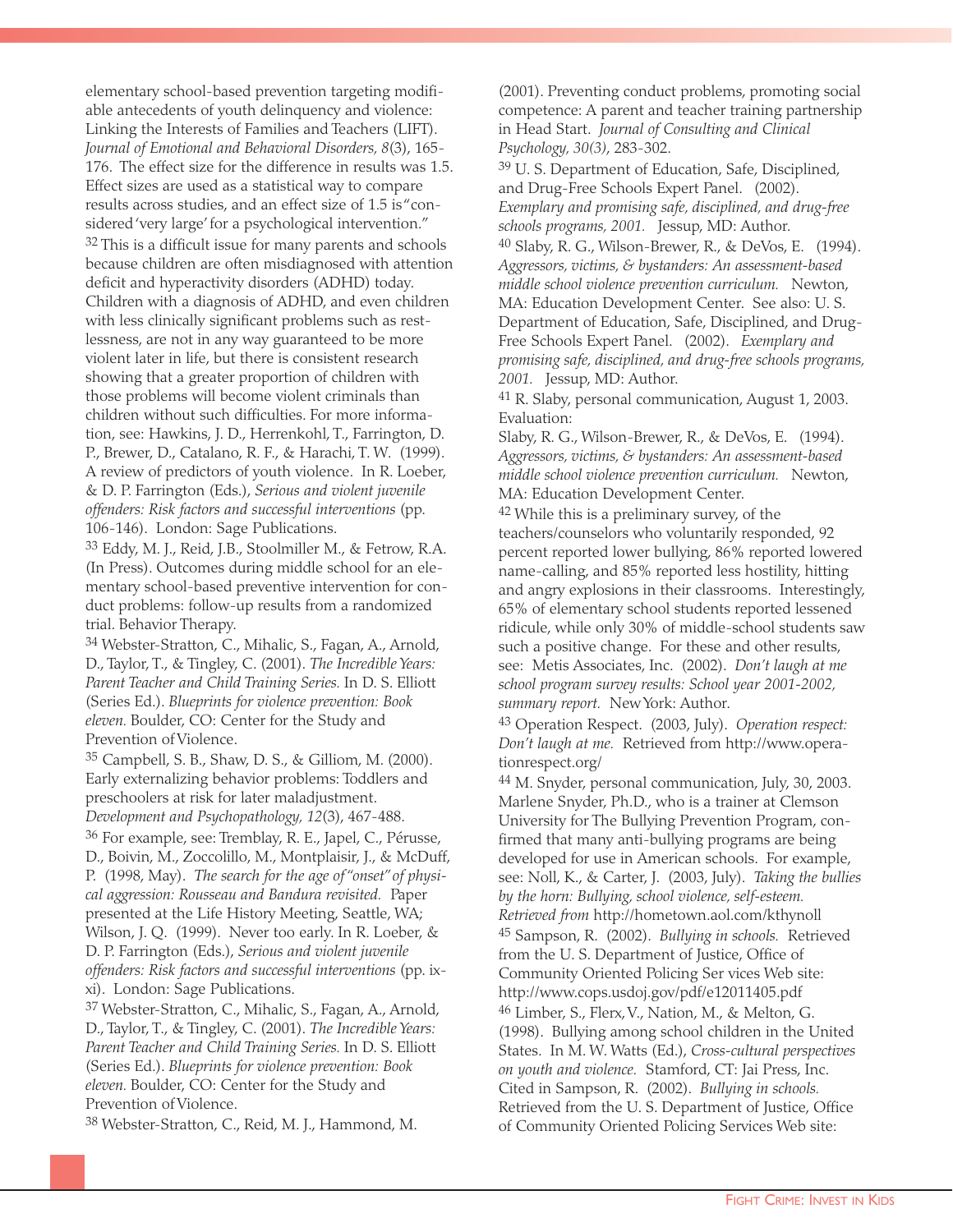http://www.cops.usdoj.gov/pdf/e12011405.pdf 47 Sampson, R. (2002). *Bullying in schools.* Retrieved from the U. S. Department of Justice, Office of Community Oriented Policing Services Web site: http://www.cops.usdoj.gov/pdf/e12011405.pdf <sup>48</sup> None of the three programs described above is able to provide exact per child costs because the costs vary greatly depending on the setting, the size of the schools being served, whether new people must be hired or not, etc. The following discussion explains generally what expenses must be covered and how most of those expenses may typically be covered by existing funding. These general conclusions are based on a personal conversation, 7-3-03, with Marlene Snyder, Ph.D., who is a trainer with the Clemson University based Bullying Prevention Program; Eddy, M. J., Reid, J.B., Fetrow, R.A., Lathrop, M., & Dickey, C. (in press). The Linking the Interests of Families and Teachers (LIFT) prevention program for youth antisocial behavior: description, outcomes, and feasibility in the community. In *Outcomes for children and youth with emotional and behavioral disabilities and their families: Program and evaluation best practices (second edition)*; and a conversation with Lisa St. George who is Administrative Director of the Incredible Years.

49 M. Snyder, personal communication, July, 30, 2003. 50 Eddy, M. J., Reid, J.B., Fetrow, R.A., Lathrop, M., & Dickey, C. (in press). The Linking the Interests of Families and Teachers (LIFT) prevention program for youth antisocial behavior: description, outcomes, and feasibility in the community. In *Outcomes for children and youth with emotional and behavioral disabilities and their families: Program and evaluation best practices (second edition)*.

51 L. St. George, personal communication, July 3, 2003; Webster-Stratton, C., Mihalic, S., Fagan, A., Arnold, D., Taylor, T., & Tingley, C. (2001). *The Incredible Years: Parent Teacher and Child Training Series.* In D. S. Elliott (Series Ed.). *Blueprints for violence prevention: Book eleven.* Boulder, CO: Center for the Study and Prevention of Violence.

52 Bagnato, S. J., Smith-Jones, J., McClomb, G., & Cook-Kilroy, J. (2002). *Quality early learning—key to school success: A first-phase 3-year program evaluation research report for Pittsburgh's Early Childhood Initiative (ECI).* Pittsburgh, PA: Scaling Progress in Early Childhood Settings.

53 Cohen, M. A. (1998). The monetary value of saving a high-risk youth. *Journal of Quantitative Criminology, 14*(1), 5-33.

54 Olweus, D., Limber, S., & Mihalic, S. (1999). *Bullying prevention program.* In D. S. Elliott (Series Ed.). *Blueprints for violence prevention: Book nine.* Boulder, CO: Center for the Study and Prevention of Violence.

55 Eddy, J. M., Reid, J. B., & Fetrow, R. A. (2000). An elementary school-based prevention targeting modifiable antecedents of youth delinquency and violence: Linking the Interests of Families and Teachers (LIFT). *Journal of Emotional and Behavioral Disorders, 8*(3), 165- 176.

56 Hawkins, J. D., Herrenkohl, T., Farrington, D. P., Brewer, D., Catalano, R. F., & Harachi, T. W. (1999). A review of predictors of youth violence. In R. Loeber, & D. P. Farrington (Eds.), *Serious and violent juvenile offenders: Risk factors and successful interventions* (pp. 106-146). London: Sage Publications. For the latter, see: Stattin, H., & Magnusson, D. (1989).